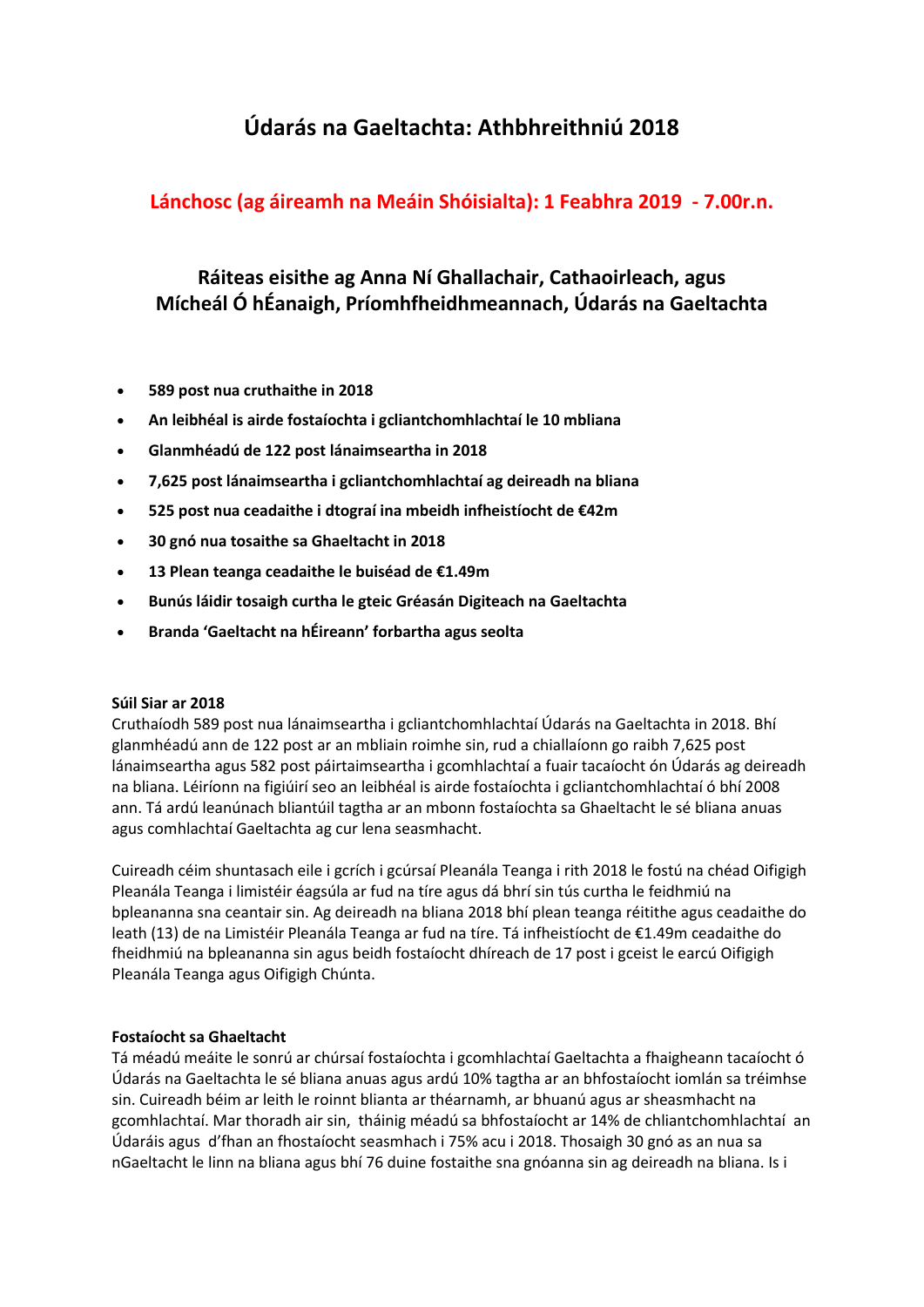réimsí na déantúsaíochta traidisiúnta agus táirgí leighis chomh maith le hearnáil na teilifíse is mó a bhí na comhlachtaí nua ag feidhmiú.

Is i gContaetha Dhún na nGall agus na Gaillimhe is mó a bhí ardú ar an bhfostaíocht in 2018. Go deimhin ba é 2018 an bhliain is lú riamh ar cailleadh poist i nGaeltacht Dhún na nGall agus tháinig méadú 4% ar an bhfostaíocht sa gcontae sin i 2018. Fágann sé seo go bhfuil an fhostaíocht sa gcontae ag an leibhéal is airde le 10 mbliana. Tá an leibhéal fostaíochta i gContae na Gaillimhe ag an leibhéal is airde ón mbliain 2000: cruthaíodh 237 post i 2018 sna hearnálacha déantús táirgí sláinte agus trealaimh leighis go príomha chomh maith leis an earnáil scannánaíochta agus teilifíse. Tá sé tráthúil mar sin go bhfuil scéim nua oideachais fógartha ag Údarás na Gaeltachta i gcomhar le TG4 a mbeidh infheistíocht shuntasach de €160,000 ón dá eagraíocht á déanamh ann chun scileanna a neartú san earnáil seo.

Ba iad na hearnálacha Bia & Dí, Déantúis Feistí Leighis agus Scannánaíochta/Teilifíse a léirigh na méaduithe fostaíochta is mó i rith na bliana, cé nár sheachain na hearnálacha seo laghduithe sa bhfostaíocht ach oiread. Is in earnáil na Déantúsaíochta Traidisiúnta is mó a chonacthas laghduithe.

Tá tionchar suntasach eacnamaíoch ag cliantchomhlachtaí an Údaráis ar gheilleagar na Gaeltachta agus na tíre. De réir taighde ABSEI a rinneadh in 2018, meastar go raibh díolachán iomlán de €862m á dhéanamh ag na cliantchomhlachtaí an bhliain roimhe sin chomh maith le caiteachas díreach de €430m i ngeilleagar na hÉireann. Léiríonn sé seo go bhfuil luach maith á fháil ar infheistíocht an Stáit i gcruthú fostaíochta sa nGaeltacht.

Dúirt **Príomhfheidhmeannach Údaras na Gaeltachta, Mícheál Ó hÉanaigh**, "Tá na leibhéil fostaíochta inár gcliantchomhlachtaí ag méadú agus ag an leibhéal is airde le deich mbliana. Ainneoin sin, níl aon dabht ach gur gá dár gcomhlachtaí a bheith fíoraireach ar an mbliain chorrach eacnamaíoch atá romhainn ach táimid dóchasach go bhfuil na straitéisí cuí againn chun tacú leo agus iad ag dul i ngleic leis na dúshláin atá rompu agus go bhfuil na hacmhainní atá ar fáil don eagraíocht ag méadú de réir a chéile. Tá fáilte ar leith le cur roimh ardaithe inár mbuiséad caipitil agus roimh chistí seachtracha eile atá fógartha agus a thabharfaidh deis iontach dúinn tús fíor dhearfach a chur le 2019 agus borradh a chur faoi chur i bhfeidhm ár straitéis."

Le bliain amháin dár bPlean Straitéiseach curtha i gcrích, agus i bhfianaise na spriocanna sonracha atá leagtha síos i bPlean Gníomhaíochta 2018-2022 an Straitéis 20 Bliain don Ghaeilge, tá muid sásta leis an leibhéal post a cruthaíodh i mbliana i gcomhthéacs ár n-acmhainní reatha agus leis an dul chun cinn atá déanta i réiteach agus ceadú pleananna teanga. Tá sé ríthábhachtach do thodhchaí inmharthana na Gaeltachta go ndéantar forbairt fiontraíochta agus forbairt na teanga á chur chun cinn go comhuaineach lena chéile agus na hacmhainní cuí a bheith ar fáil dá réir. Is dúshlán suntasach feidhmiúcháin ann féin é seo a bhaint amach ach tá údar dóchais sa dul chun cinn atá déanta le roinnt blianta anuas. Díol dóchais agus suntais eile atá sa mhéid comhlachtaí ardacmhainne ar thacaigh muid leo i mbliana agus is ábhar misnigh ceapadh na gcéad Oifigigh Pleanála Teanga ar fud na Gaeltachta. "

### **Tionchar eacnamaíoch chliantchomhlachtaí an Údaráis**

Déanann cliantchomhlachtaí an Údaráis €430 milliún de chaiteachas díreach i ngeilleagar na tíre seo ar phárolla, ar sheirbhísí agus ar cheannach ábhar. D'íoc na cliantchomhlachtaí párolla €184 milliún, le €41,000 mar mheánphá an fhostaí sna comhlachtaí a bhfuil deichniúr nó níos mó fostaithe iontu, in 2017. Is ó thaighde ABSEI, a rinneadh in 2018, a thagann na figiúirí seo. Léirigh an taighde céanna go raibh díolachán iomlán de €862 milliún ag cliantchomhlachtaí an Údaráis an bhliain roimhe sin.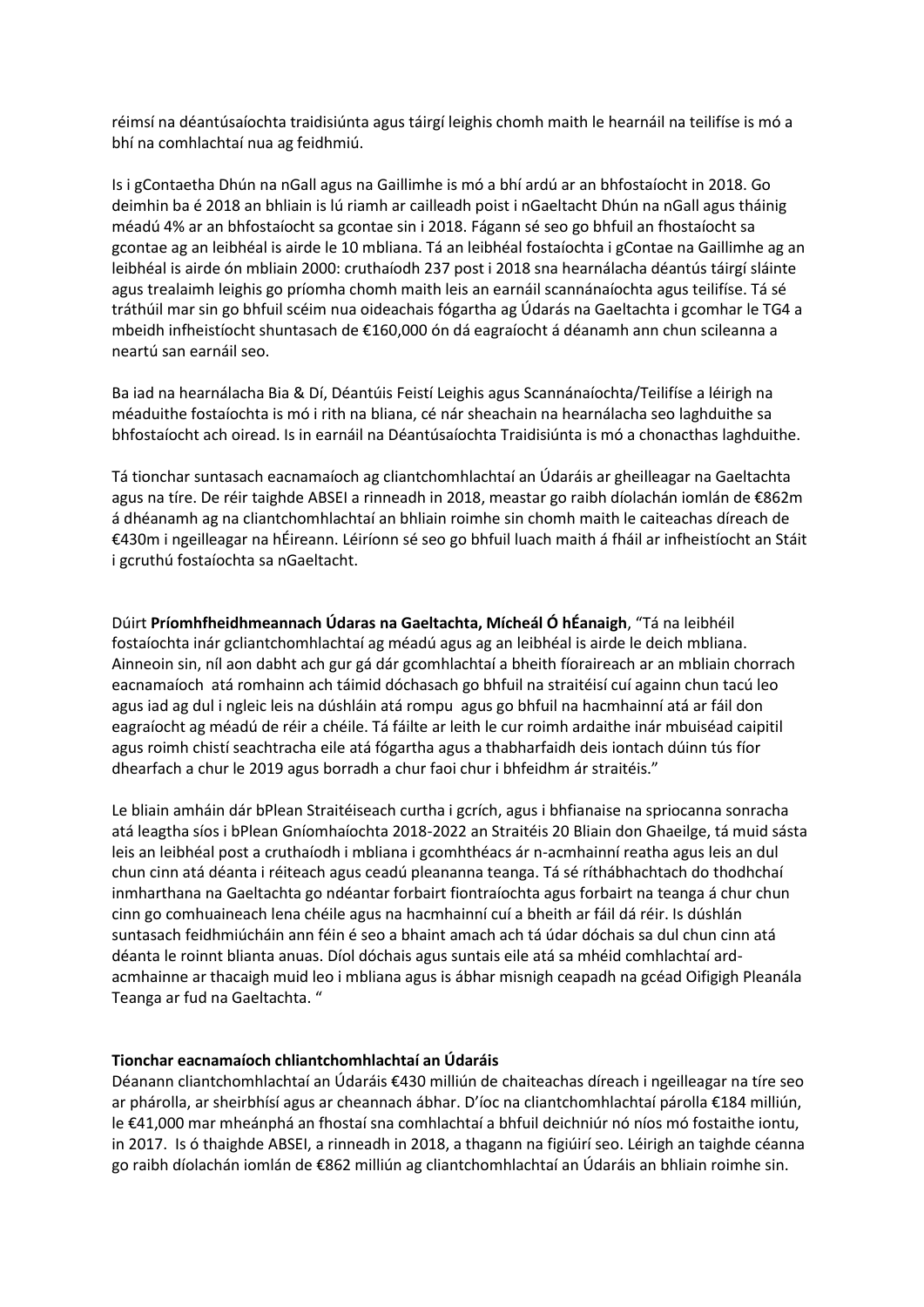Cúrsaí easpórtála atá i gceist le €522 milliún den díolachán agus is san earnáil Bia & Dí is mó a dhéantar díolachán.

#### **525 post nua ceadaithe don Ghaeltacht in 2018**

Cheadaigh Bord Údarás na Gaeltachta líon tograí nua ina gcruthófar 525 post agus ina ndéanfar infheistíocht iomlán mheasta de €42 milliún, de réir mar a dhéantar forbairt orthu sna blianta beaga amach romhainn. Is do thograí i gContaetha Dhún na nGall, na Gaillimhe, agus Mhaigh Eo is mó a ceadaíodh poist i rith 2017, le ceadanna suntasacha i gContaetha Chiarraí, Chorcaí agus na Mí chomh maith. Tá sé le tabhairt faoi deara gur comhlachtaí sna hearnálacha feistí leighis, bia, seirbhísí agus saindéantúsaíochta is mó atá ag dul i mbun forbartha.

Tá sé suntasach freisin gur ceadaíodh tacaíocht de €1.51m do sheacht gcomhlacht Tosú Ardacmhainne (High Potential Start Up) i rith 2018, a bheidh lonnaithe i gContaethe na Mí, na Gaillimhe, agus Mhaigh Eo. Comhlachtaí iad seo a meastar táirge le hacmhainn forbartha agus fáis sciobtha a bheith acu agus a mbeidh 10 bpost lánaimseartha agus díolachán de €1m bainte amach acu taobh istigh de 3 bliana.

#### **Punann Maoine agus uasghrádú foirgnimh**

Tá Gaeltachtaí na tíre lonnaithe i gcuid de na ceantracha is áille sa domhan; is ceantracha tuaithe atá scoite amach cuid mhaith díobh. Níl sé in acmhainn na hearnála phríobháidí infreastruchtúr ná maoin chuí gnó a chur ar fáil sna ceantracha seo mar a tharlódh i gceantracha uirbeacha ar fud na tíre agus dá bhrí sin is fearr a fheidhmíonn an múnla atá ag Údarás na Gaeltachta le beagnach 40 bliain do na réigiúin seo. Tá punann maoine ag Údarás na Gaeltachta ar fud na nGaeltachtaí chun áiseanna gnó agus fiontraíochta a chur ar fáil do ghnónna ionas gur féidir iad a mhealladh le lonnú sna ceantracha tuaithe seo. Tá uasghrádú suntasach déanta ar chuid mhaith don mhaoin thar na blianta agus fostaíocht mhéadaithe á cruthú dá réir. Tá sciar eile den mhaoin áfach nach bhfuil inligthe agus gur gá uasghrádú cuimsitheach a dhéanamh air agus ceadaíonn an soláthar caipitil breise a fógraíodh i 2018 don eagraíocht tabhairt faoin obair sin de réir a chéile.

#### **Os cionn 1000 rannpháirtí ar Scéimeanna Sóisialta Fostaíochta**

Déanann Údarás na Gaeltachta bainistiú ar scéimeanna fostaíochta sóisialta (Scéim Fostaíochta Pobail, Scéim Shóisialta Tuaithe & Scéim TÚS), atá maoinithe ag an Roinn Coimirce Sóisialaí, a bhfuil ról agus tionchar tábhachtach acu ag cur taithí oibre agus oiliúint ar fáil do phobal na Gaeltachta. Bhí ardú de 45 duine ar líon na rannpháirtithe ar Scéimeanna Shóisialta Fostaíochta sa nGaeltacht i rith 2018, le 1,093 rannpháirtí agus 49 saoiste fostaithe ar fud na Gaeltachta.

#### **Dúshláin an Bhreatimeachta agus polasaithe idirnáisiúnta**

Ní mórán atá soiléir faoin mBreatimeacht go fóill seachas go mbeidh tionchar mór aige ar eacnamaíocht na tíre seo. Beidh tionchar ag cibé cinneadh a dhéantar ar chomhlachtaí Gaeltachta freisin agus tá Údarás na Gaeltachta ag obair go dlúth lenár gcliaintchomhlachtaí lena chinntiú go bhfuil siad ar an airdeall, agus ag feabhsú struchtúr agus margaí a gcomhlachtaí oiread agus is féidir. Ia minic gurb é margadh na Ríochta Aontaithe an chéad chéim easpórtála d'aon chomhlacht Gaeltachta a bheadh ag dul i mbun easpórtála don chéad uair. Mar thacaíocht dó seo agus an Breatimeacht buailte linn, d'aontaigh Údarás na Gaeltachta comhaontú ceangal cómhalartach Oifigí Gnó le Cumainn Tráchtála na hAlban ag deireadh 2018. Féachfar leis an gcomhaontú oifigiúil a shíniú go luath sa mbliain nua nuair a bhunófar oifigí trádála cómhalartacha chun tacú le comhlachtaí i nGaeltacht na hÉireann agus in Albain agus chun infheistíocht agus deiseanna trádála a éascú.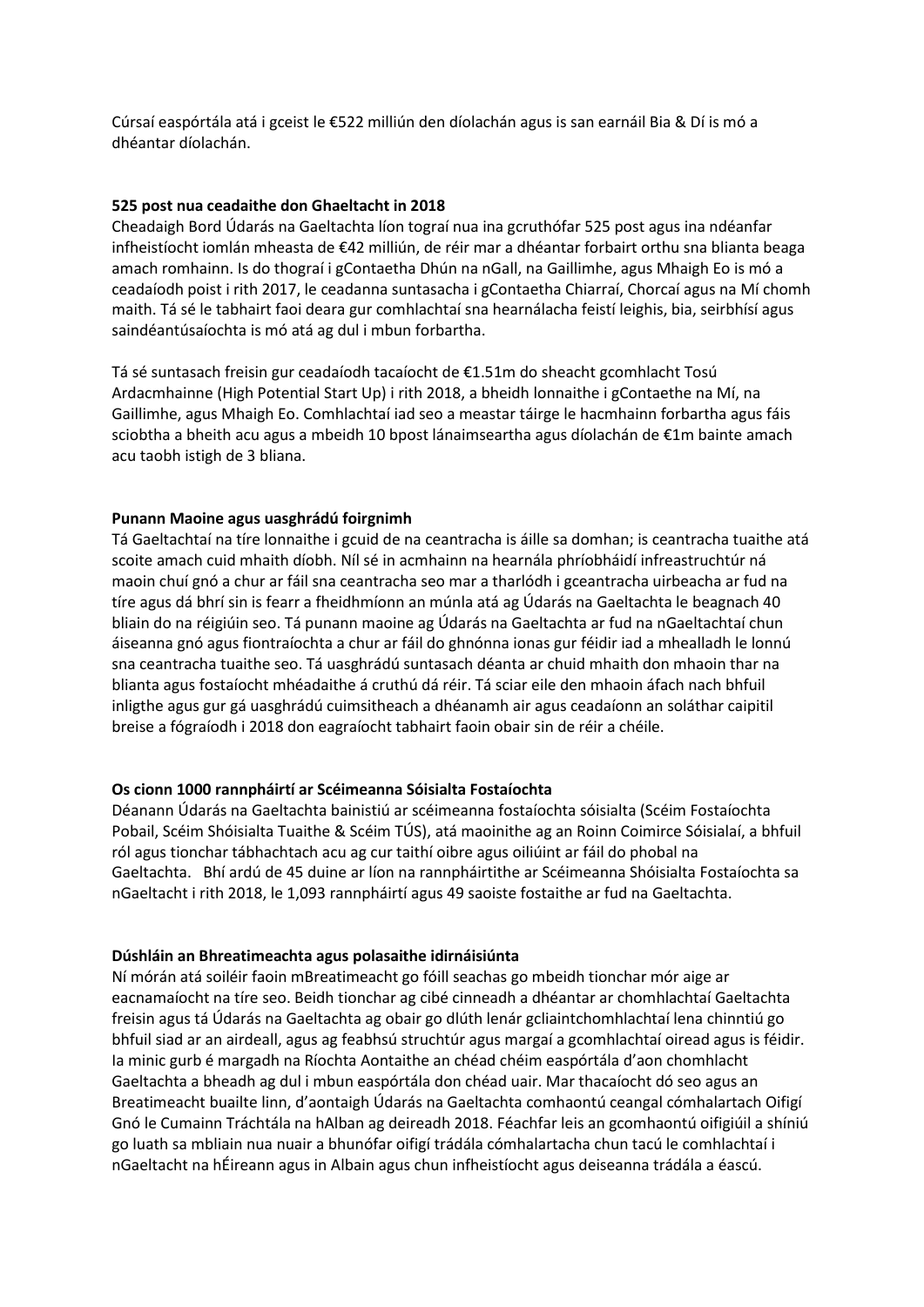Feidhmeoidh an socrú mar acmhainn luachmhar d'fhiontair bheaga agus mheánmhéide atá ag iarraidh a bpáirtíocht idirnáisiúnta gnó-go-gnó a leathnú.

De réir taighde uasdátaithe ABSEI na bliana seo, tá 28% de dhíolachán easpórtála ár gcliantchomhlachtaí, a bhfuil luach €148 milliún air, á dhéanamh sa Ríocht Aontaithe. Tá suas le 33% (€172) á dhéanamh san Aontas Eorpach agus 24% (€124m) i Meiriceá Thuaidh. Le suas le 60% de bhunábhar na gcliantchomhlachtaí á iompórtáil ar luach €233m is cinnte go mbeadh tionchar ag aon táillí trádála ar a leithéid. Má tharlaíonn an Breatimeacht gan socrú cuí d'fhéadfadh go mbeadh acmhainní breise ag teastáil chun cabhair a thabhairt do chomhlachtaí agus chun fostaíocht a chosaint.

Tá an tÚdarás ag comhoibriú le gníomhaireachtaí Stáit eile ar chur chuige comhordaithe maidir leis an mBreatimeacht agus leanfar leis an scéim tacaíochta agus comhairleoireachta 'Bí Réidh', atá á riaradh ag an Údarás dá chliantchomhlachtaí. Is in Earraí Adhmaid (26%), Páipéar (18%), Miotal Bunúsach & Déanta (18%), agus Bia/Deoch (7%), atá formhór na heaspórtála chuig an Ríocht Aontaithe á déanamh ag cliantchomhlachtaí an Údaráis agus is Earraí Mara, Bia/Deoch, Ábhair Ríomhairí agus Fearais Leighis is mó atá á n-easpórtáil chun an Aontais Eorpaigh.

### **Gníomhaíochtaí Pleanála Teanga**

Bliain rathúil agus stairiúil a bhí in 2018 ó thaobh na pleanála teanga de agus clochmhílte shuntasacha bainte amach. Faoi dheireadh na bliana bhí 13 plean teanga ceadaithe agus tús curtha le feidhmiú i mbeagnach gach LPT. Anuas ar sin tá 3 phlean eile curtha faoi bhráid An Roinn Cultúir, Oidhreachta & Gaeltachta, do LPT Thuaisceart Dhún na nGall, Dhún na nGall Theas agus Cheantar na nOileán. Táthar ag súil go mbeidh 8 bplean teanga eile réitithe agus curtha faoi bhráid na Roinne i rith 2019. Ciallóidh sé sin go bhféadfadh go mbeadh suas le 24 plean teanga á gcur i bhfeidhm i 23 LPT agus Baile Seirbhíse Gaeltachta amháin faoi dheireadh 2019.

Is mór an t-uchtach agus an infheistíocht a bheidh ansin do phobail na teanga ar fud na tíre. Faoi láthair tá Oifigigh Pleanála Teanga ceaptha i 4 LPT agus próiseas earcaíochta ar siúl in 8 LPT faoi dheireadh na bliana. Tá buiséad de €1.49m ceadaithe d'fheidhmiú na 13 plean teanga atá ceadaithe agus beidh 17 de phoist idir Oifigigh Pleanála Teanga agus Oifigigh Cúnta ceangailte leis seo.

Dúirt **Cathaoirleach an Údaráis, Anna Ní Ghallachair**, "Le sé bliana anuas tá méadú tagtha ar an bhonn fostaíochta i gcliantchomhlachtaí an Údaráis achan bhliain agus tá clochmhíle shuntasach sáraithe ó thaobh na pleanála teanga de chomh maith. A bhuíochas don dúthracht a chaith na pobail Ghaeltachta le réiteach na bpleananna, beidh tairbhe agus sásamh le baint anois as a bhfeidhmiú. Is é seo an tús i ndáiríre le feachtas buanaithe na teanga sa Ghaeltacht agus cuireann muid fáilte roimh an soláthar maoinithe a bheidh ar fáil ag na pobail chun a gcuid pleananna a chur i bhfeidhm. Deis iontach atá anseo do phobail Ghaeltachta infheistíocht dhíreach a fháil agus aird a tharraingt ar chúrsaí teanga in achan cheantar.

Tá spreagadh agus beocht ar leith le sonrú ar fhorbairt na n-ionad nuálaíochta agus na mol digiteach gteic ar fud na Gaeltachta. Is mór an spéis atá á léiriú go háitiúil agus go náisiúnta iontu agus tabharfaidh siad solúbthacht níos mó don Údarás tacú le comhlachtaí nuálacha atá ag tosú amach nó atá ag iarraidh préamhacha níos doimhne a chur i dtalamh. Tá fáilte mhór le cur roimh acmhainní breise atá faighte chun an éiceachóras teicneolaíochta seo a chothú agus deis a thabhairt dúinn diaspóra na Gaeltachta a mhealladh ar ais chuig a gceantracha féin."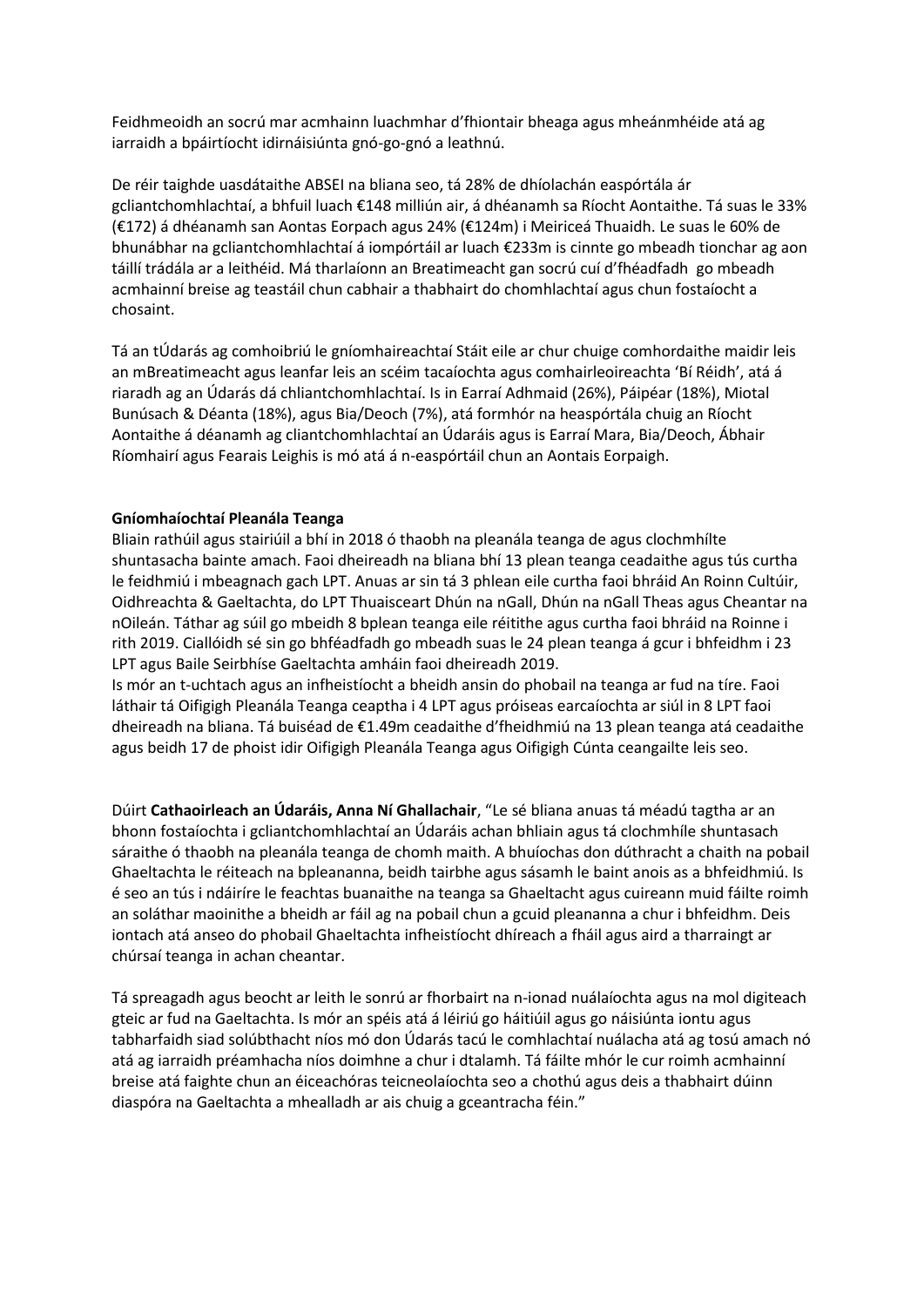# **Dearcadh i dtreo 2019**

Cé go bhfuil an buanú fostaíochta atá léirithe agus an tseasmhacht post ríthábhachtach do chliantchomhlachtaí atá lonnaithe i gceantracha réigiúnacha tuaithe, tá bliain chinniúnach os a gcomhair ag comhlachtaí agus pobail na Gaeltachta. Gan aon chinnteacht faoi chúrsaí Breatimeachta go fóill d'fhéadfadh bliain chorrach éiginnte a bheidh roimh chomhlachtaí Gaeltachta a bhíonn ag brath ar mhargaí, ar tháirgí agus ábhair ón Ríocht Aontaithe.

É sin ráite, leanfaidh Údarás na Gaeltachta le feidhmiú na spriocanna atá leagtha amach dó ina Phlean Straitéiseach féin agus i straitéisí náisiúnta eile lena n-áirítear Plean Gníomhaíochta 5 Bliana an Straitéis 20 Bliain don Ghaeilge, An Plean Gníomhaíochta um Fhorbairt Tuaithe, Plean Gníomhaíochtaí do Phoist, Feidhm a Bhaint as Saibhreas ár nAigéin – Plean Comhtháite Muirí. Tá Údarás na Gaeltachta dóchasach go bhfuil na polasaithe, straitéisí agus tionscnaimh chuí á gcur i bhfeidhm acu chun an sprioc de 8,000 post lánaimseartha a bhaint amach faoin mbliain 2020.

Ar na tionscnaimh a mbeidh béim faoi leith orthu in 2019 beidh:

# *gteic - Gréasán Digiteach na Gaeltachta*

Tá forbairt an ghréasáin de 30 mol nuálaíochta agus digiteacha – gteic – mar ghné lárnach de straitéis an Údaráis chun cianoibriú a chur chun cinn agus chun tacú le comhlachtaí nuálacha lonnú sa Ghaeltacht. Cheithre mhol atá oscailte faoi láthair i nGaoth Dobhair, An Cheathrú Rua, Béal an Mhuirthead agus An Daingean agus táthar ag súil go mbeidh moil oscailte i mBéal Átha an Ghaorthaidh, Carna, Na Forbacha, Árainn Mhór agus Inis Mór go gairid chomh maith chun borradh eile a chur faoin éiceachóras digiteach gigighiotán nua atá ag fás sa Ghaeltacht.

De bharr na tacaíochta suntasaí de €2.8m a fógraíodh in 2018 faoin gCiste um Athghiniúint agus Forbairt Tuaithe, beifear ag díriú ar thrí thogra eile a chur i gcrích roimh dheireadh 2019 a chuirfidh go mór le gréasán gteic mar seo a leanas:

- €1.5m ceadaithe chun an t-urlár uachtarach neamhfhorbartha de gteic@GaothDobhair ar Pháirc Ghnó Ghaoth Dobhair a fhorbairt agus 1,725 méadar cearnach de spás oibre/oifigí nua a chur ar fáil;
- €548,000 chun Ionad Nuálaíochta agus Mol Digiteach gteic@AnSpidéal a fhorbairt i gConamara;
- €795,000 chun 8 nIonad Nuálaíochta/Moil Dhigiteacha/Láthair Barrfeabhais a fhorbairt i nGaeltacht Mhaigh Eo, san áireamh Béal an Mhuirthead, An Eachléim, Gaoth Sáile, Acaill agus Tuar Mhic Éadaigh.

# *Tascfhórsaí agus Fóraim*

Sprioc náisiúnta de chuid an Phlean Gníomhaíochta um Fhorbairt Tuaithe atá i d**Tascfhórsa Idirghníomhaireachta Uíbh Ráthaigh** atá faoi stiúir Údarás na Gaeltachta agus a bhfuil leagtha roimhe forbairt na fiontraíochta agus deiseanna fostaíochta a mhéadú agus an leas is fearr a bhaint as na hacmhainní ar fad atá sna ceantracha sin. Déanfar tuairisc dheiridh agus plean gníomhaíochta an tascfhórsa a fhoilsiú go luath in 2019. Cuireadh múnla nua comhairliúcháin i bhfeidhm go náisiúnta don tascfhórsa seo a bhfuiltear ag súil a mhacasamhail a úsáid in áiteanna eile ar fud na tíre.

Déanfar tuairisc dheiridh **Fhóram Fiontraíochta Ghaeltacht na Mí** a fhoilsiú i mí Márta 2019 chomh maith, ina mbeidh moltaí san áireamh chun fócas nua a chur ar na deiseanna forbartha fiontraíochta atá sa gceantar seo agus leas a bhaint as a ngaireacht do Bhaile Átha Cliath.

Ar bhonn áitiúil, d'fhoilsigh Údarás na Gaeltachta **Tuairisc Fheidhmithe 'Ag Forbairt na Fiontraíochta ar Pháirc Ghnó Ghaoth Dobhair'** i mí Bealtaine 2018 a bhí ina thuairisc deiridh ag an bhFóram Forbartha Fiontraíochta a bunaíodh i 2014. Léirigh an tuairisc fheidhmithe gur sáraíodh na spriocanna fostaíochta a bhí leagtha síos le ceadú 313 post lánaimseartha i rith tréimhse an phlean Tá **Plean Gníomhaíochta 5 Bliana d'Iorras Aithneach** forbartha ag pobal Iorras Aithneach i gcomhar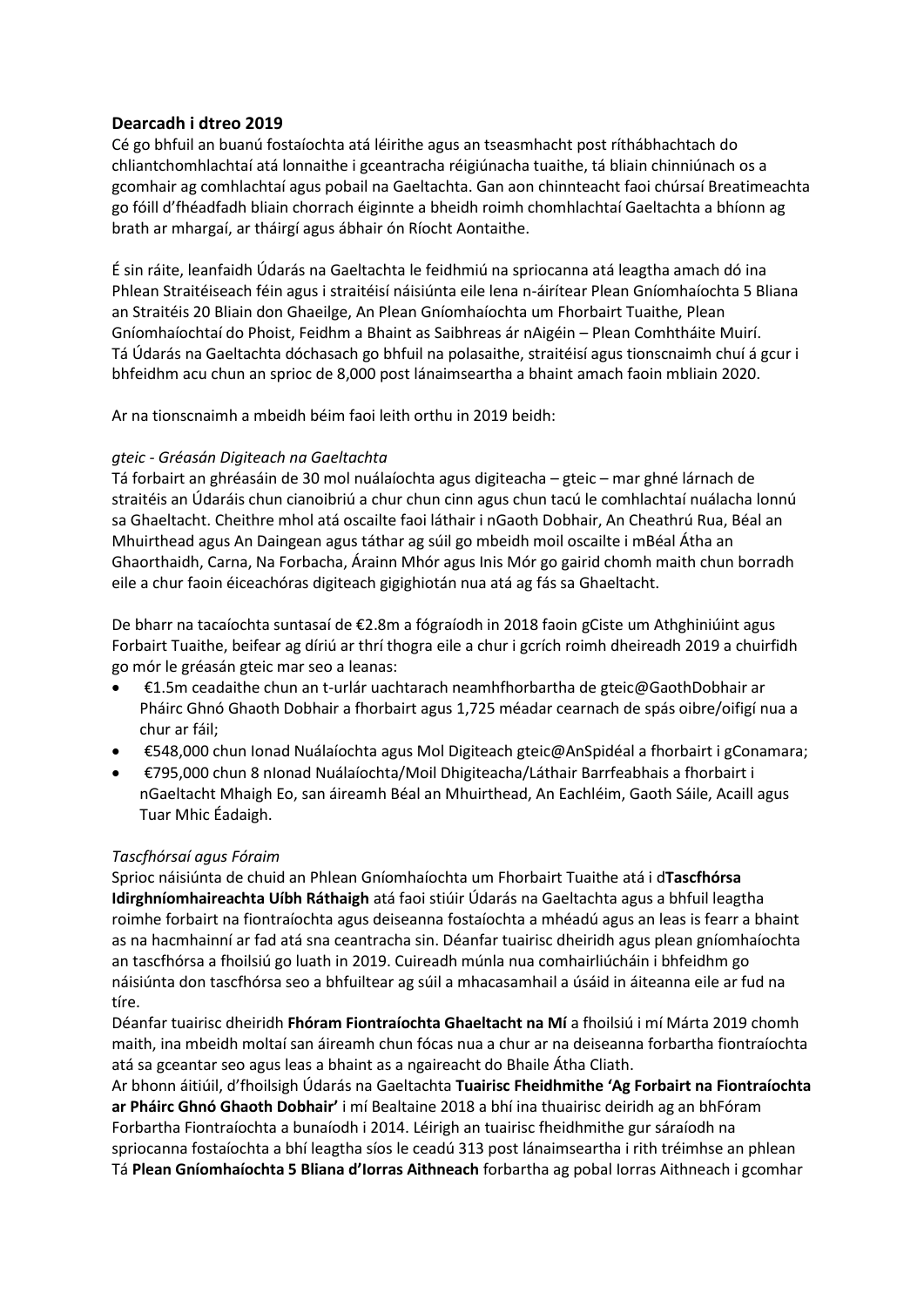le hÚdarás na Gaeltachta. Tá an plean curtha le chéile chun cúrsaí fostaíochta, fiontraíochta agus infreastruchtúir a chur chun cinn i gceantar Chonamara Láir, a raibh cuid dena toghranna aitheanta mar cheantair a bhí faoi mhíbhuntáiste ag an áisíneacht Pobal.

#### *Branda – Gaeltacht na hÉireann*

Rinneadh an branda 'Gaeltacht na hÉireann', branda nua atá forbartha ag Údarás na Gaeltachta, a sheoladh i rith 2018. Tá an branda forbartha chun gur féidir ceantracha Gaeltachta na tíre agus feabhas a dtáirgí a chur chun cinn ar fud an domhain faoi aon bhratach amháin. Stampa aitheantais atá i gceist do gach rud a thionscnaítear sa nGaeltacht agus beidh sé mar léiriú físiúil ar an mbeocht, fiontraíocht, saibhreas cultúrtha, dúchas agus teanga uathúil atá sna réigiúin Ghaeltachta. Leanfar le seachadhadh agus fás an Bhranda i rith 2019 i measc chomhlachtaí, eagraíochtaí agus phobail na Gaeltachta.

#### *Turasóireacht*

Beidh fócas ar leith á chur ar fhorbairt straitéiseach na turasóireachta sa Ghaeltacht i rith 2019 chomh maith le cumasú agus forbairt áiseanna agus táirgí turasóireachta. Leanfar le tacaíocht a chur ar fáil do 10 n-oifigeach turasóireachta faoin Scéim Forbartha Bainistíochta Turasóireachta atá ar bun ar fud na tíre. Beidh méadú ar scileanna agus feabhas ar tháirgí mar thoradh ar an scéim. Tá sé ríthábhachtach go mbeidh daoine breise le scileanna cuí fostaithe san earnáil sin. Féachfar le hinfheistíochtaí caipitil a dhéanamh in áiseanna turasóireachta i mbliana agus leanfar le feachtais mhargaíochta éagsúla a chur ar siúl chun feabhas na Gaeltachta mar cheannscríbe turasóireachta a chraobhscaoileadh. Tá sé i gceist tús a chur le forbairt cúig tionscnamh straitéiseach turasóireachta mar pháirtíocht idir pobail áitiúla, Údarás na Gaeltachta, Fáilte Éireann agus An Roinn Cultúir, Oidhreachta agus Gaeltachta faoi mar atá luaite sa bPlean Gníomhaíochta 2018-2022 faoin Straitéis 20 Bliain don Ghaeilge.

### *Tograí Eorpacha*

Tá forbairt thograí fuinnimh inathnuaite, acmhainní nádúrtha agus fiontair atá bunaithe ar acmhainní nádúrtha lárnach i straitéis na heagraíochta agus beidh fócas ar leith á chur sna blianta beaga atá amach romhainn ar leas a bhaint as tograí Eorpacha éagsúla. Tá scéimeanna LECo, Safer, React, RegEnergy, Digi2Market agus Horizon 2020 fíorthairbheach do cheantracha Gaeltachta agus tacóidh siad le cumasú na bpobal ar chúrsaí fuinnimh inathnuaite, athrú aeráide, acmhainn bia mara agus acmhainní fuinnimh. Tá Údarás na Gaeltachta páirteach agus mar cheanneagraíocht ar roinnt tograí Eorpacha faoi láthair agus ta súil ag an eagraíocht go mbeidh rath ar iarratais mhaoinithe eile atá déanta le tamall anuas.

#### *Páirc na Mara*

I bhfianaise an dul chun cinn suntasach atá á dhéanamh ar na staidéir measúnaithe timpeallachta ar an suíomh ina mbeidh Páirc na Mara, páirc nuálaíochta mara i gCill Chiaráin i gConamara, táthar ag súil go mbeidh iarratas pleanála do mhórthogra Pháirc na Mara réidh sa gcéad leath de 2019. Cúis mhór dóchais don togra a bhí sa maoiniú caipitil de €2m a ceadaíodh do MICD Páirc na Mara, comhfhiontar idir Údarás na Gaeltachta, Ollscoil na hÉireann, Gaillimh agus Institiúid Teicneolaíochta na Gaillimhe – Mhaigh Eo, chun ionad nuálaíochta agus forbartha mara a fhorbairt ar Pháirc na Mara. Is faoin dara babhta den Chiste Forbairt Fiontraíochta Réigiúnach atá á riaradh ag Fiontraíocht Éireann a ceadaíodh an tacaíocht a mbeidh infheistíocht gnáthscaireanna de €400,000 á cur ag Údarás na Gaeltachta leis an togra chomh maith.

Samhlaítear go mbeidh forbairt Pháirc na Mara ina chumasóir tábhachtach i leith fhorbairt an tionscail mhuirí ina iomláine, ní hamháin i gCill Chiaráin agus i gConamara ach ar leibhéal réigiúnach, náisiúnta agus go fiú ar leibhéal idirnáisiúnta.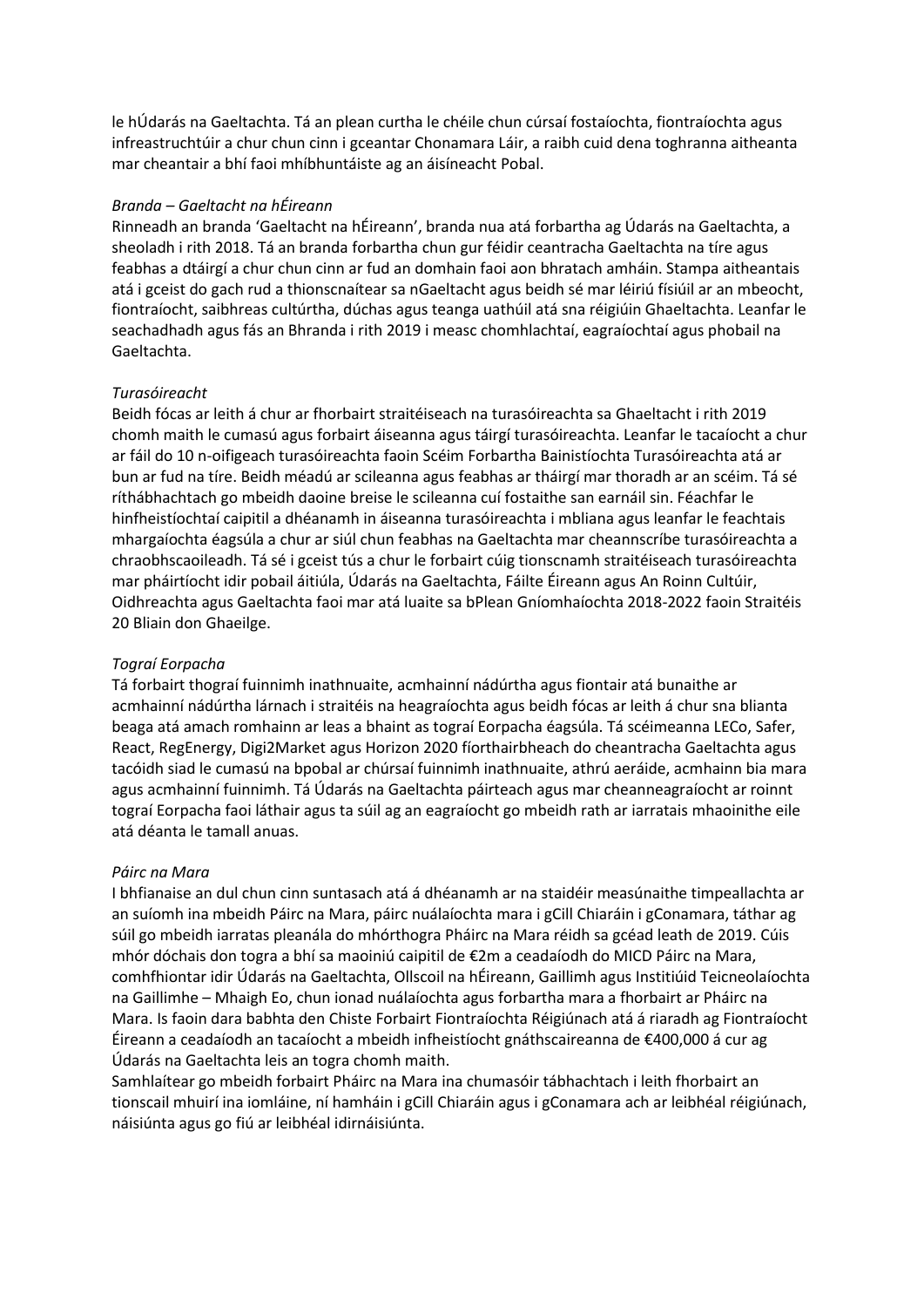Is í aidhm Údarás na Gaeltachta ná an Ghaeilge a chaomhnú agus a neartú tríd is tríd ó thaobh fhorbairt na Gaeltachta de agus pobail Ghaeltachta fhéinmhuiníneacha, inbhuanaithe a spreagadh agus a neartú. Tá freagrachtaí agus dualgais straitéiseacha ar Údarás na Gaeltachta don Ghaeltacht agus tá cur chuige comhtháite aige i leith fhorbairt na Gaeltachta. Tá an tÚdarás in áit uathúil le ról ceannaireachta a ghlacadh i bhforbairt agus i leathnú na Gaeilge mar theanga phobail agus i bhforbairt chomhtháite eacnamaíochta, shóisialta agus chultúrtha na Gaeltachta de réir na nacmhainní a chuirtear ar fáil dó.

# **ATHBHREITHNIÚ DE RÉIR CEANTAIR GHAELTACHTA**

# **Gaeltacht Dhún na nGall**

Cruthaíodh 156 post nua i nGaeltacht Dhún na nGall i rith 2018. Nuair a chuirtear an líon post a cailleadh san áireamh, bhí glanmhéadú de 85 post i gceist, rud a chiallaigh go raibh 2,278 post i gcliantchomhlachtaí an Údaráis ag deireadh na bliana, an líon is airde post ó 2008. Ba é seo an cailliúint poist is lú a bhí i nGaeltacht Dhún na nGall riamh agus léiríonn sé téarnamh agus seasmhacht áirithe sa bhfostaíocht i nGaeltacht Dhún na nGall. Is ábhar dóchais do cheantracha Gaeltachta an chontae é nach raibh aon titim sa bhfostaíocht sa gcontae le 8 mbliana agus go bhfuil comhlachtaí éagsúla ag earcú go leanúnach.

I measc na gcomhlachtaí ar fud Ghaeltacht Dhún na nGall inar cruthaíodh poist in 2018 bhí Arán Ard Teo.; Ard an Rátha; Kombucha Éireannach Teo.; Fáisc Miotail Teo.; Páirc Ghnó Ghaoth Dobhair; Snáth Dhún na nGall Teo.; Oileán Glas Teo., Cill Charthaigh; Randox Teo.; Ostre' an Teo., An Clochán Liath. Mar is léir anseo, bhí méaduithe post i réimse leathan earnálacha agus i gcomhlachtaí de mhéideanna éagsúla.

### Tograí Nua

Cheadaigh Bord Údarás na Gaeltachta líon tograí nua do Ghaeltacht Dhún na nGall i rith 2018 a mbeidh 169 post nua á gcruthú iontu agus infheistíocht iomlán d'os cionn €8.44 milliún beartaithe nuair a bheidh na tograí sin faoi lán seoil. Léiríonn sé seo go bhfuil rath ar iarrachtaí an Údaráis fiontraíocht a spreagadh sa gcontae chomh maith le gnó a mhealladh chuig an gceantar.

Cuireadh tús le 5 gnó nua i nGaeltacht Dhún na nGall le tacaíocht an Údaráis in 2018 agus bhí 19 fostaithe sna gnóanna sin faoi dheireadh na bliana.

### Oscailt gteic@GaothDobhair

D'oscail an t-ionad nuálaíochta agus mol digiteach gteic@GaothDobhair go hoifigiúil i mí Aibreáin 2018. Tá spás de 20 deasc shealaíochta agus spásanna roinnte do chian-oibrithe agus ríomhoibrithe chomh maith le 26 spás oifige lánfheistithe agus aonaid ghorlainne forbartha do ghnóanna atá ag tosú nó ag fás ann. Tá ag éirí tharr barr leis an áis agus comhlachtaí ar nós Pramerica, Meastóirí Domhanda agus Optum lonnaithe inti. Tá fás agus forbairt iontach i ndán do gteic@GaothDobhair i rith 2019 nuair a dhéanfar an dara hurlár a fhorbairt a bhuíochas do mhaoiniú €1.5m a ceadaíodh faoin gCiste um Athghiniúint agus Forbairt Tuaithe. Beidh 1,725 méadar cearnach de spás oibre/oifigí nua á chur ar fáil roimh dheireadh 2019 mar chuid den fhorbairt.

### Plean Gníomhaíochta an Fhóraim Fhorbartha Fhiontraíochta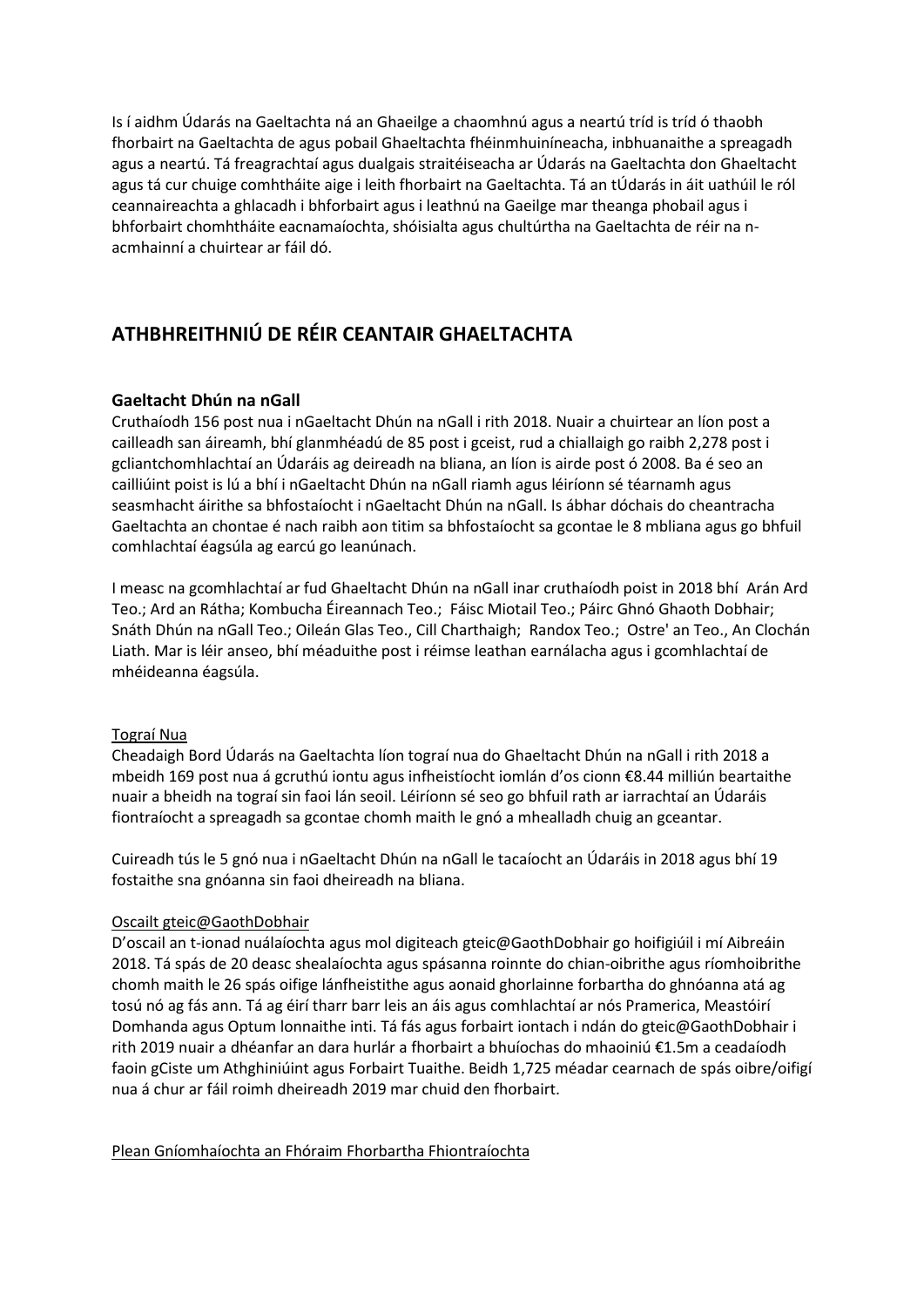D'fhoilsigh Údarás na Gaeltachta Tuairisc Fheidhmithe 'Ag Forbairt na Fiontraíochta ar Pháirc Ghnó Ghaoth Dobhair' i mí Bealtaine 2018 a bhí ina thuairisc deiridh ag an bhFóram Forbartha Fiontraíochta a bunaíodh i 2014. Léirigh an tuairisc fheidhmithe gur sáraíodh na spriocanna fostaíochta a bhí leagtha síos le ceadú 313 post lánaimseartha i rith thréimhse an phlean chomh maith leis na gníomhaíochtaí agus comhpháirtíochtaí eile a bhí curtha i gcrích i bhfeidhmiú moltaí an Fhóraim Forbartha.

### Scéimeanna Fostaíochta Sóisialta

Bhí 324 duine fostaithe ar scéimeanna fostaíochta sóisialta i nGaeltacht Dhún na nGall ag deireadh na bliana le 140 ar an Scéim Shóisialta Tuaithe, 11 ar Tús Nua, 108 ar an Scéim Fostaíochta Pobail agus 65 ar Scéim TÚS. Tá na scéimeanna á mbainistiú ag 13 Saoiste agus á riaradh ag an Údarás agus á maoiniú ag an Roinn Coimirce Sóisialaí.

# Scéim na gComharchumann agus Eagraíochtaí Pobalbhunaithe

Cuireadh maoiniú iomlán de €591,000 ar fáil do dheich n-eagraíocht faoin gClár Forbartha Pobail in 2018 a chuir cláir oibre forbartha pobail aontaithe i gcrích dá réir. Bunaíodh comharchumann nua sa Ghaeltacht Láir i rith 2018 ar ar tugadh Forbairt Eachla CTR agus beifear ag féachaint ar an fhéidearthacht eagraíocht forbartha pobail a bhunú i gceantar Fhánada i rith 2019.

# Pleanáil Teanga

Le linn 2018 bhí gach Limistéar Pleanála Teanga i gceantar Gaeltachta Dhún na nGall i mbun na pleanála teanga. Le cois an dá phlean teanga a bhí ceadaithe sa gContae roimhe sin ceadaíodh plean teanga do LPT Árainn Mór i rith 2018. Cuireadh Pleananna Teanga do LPT Tuaisceart Dhún na nGall agus LPT Dhún na nGall Theas faoi bhráid na Roinne Cultúir, Oidhreachta agus Gaeltachta chomh maith.

Bhí sé d'onóir ag LPT Chloich Cheann Fhaola gurbh iad an cheanneagraíocht a d'fhostaigh an chéad Oifigeach Pleanála Teanga riamh agus tá Oifigeach Pleanála Teanga agus Oifigeach Cúnta fostaithe in LPT Ghaoth Dobhair, Rann na Feirste, Anagaire agus Loch an Iúir chun tabhairt faoi fheidhmiú an phlean sa limistéir sin. Tá próiseas earcaíochta ar siúl in LPT Árainn Mhóir faoi láthair chun post an Oifigigh Pleanála Teanga a líonadh. Beidh infheistíocht de €340,000 sa bhliain i gceist le feidhmiú na bpleananna seo in n-iomláine.

Táthar ag súil go mbeidh pleananna teanga do LPT Na Rosann agus LPT na Gaeltachta Láir réidh le cur faoi bhráid na Roinne sa tríú ráithe den bhliain seo.

Cuireadh tús leis an bpróiseas pleanála teanga i dtaca le Baile Seirbhíse Gaeltachta An Chlocháin Léith i 2018 agus reáchtáladh sraith cruinnithe poiblí ar an mbaile i rith na bliana.

# **Gaeltacht Mhaigh Eo**

Cruthaíodh 83 post nua i nGaeltacht Mhaigh Eo in 2018. Bhí glanmhéadú de 9 bpost ann ar an mbliain roimhe sin a chiallaigh go bhfuil 657 post lánaimseartha i gcliantchomhlachtaí an Údaráis i nGaeltacht Mhaigh Eo ag deireadh na bliana.

Bunaíodh 6 chomhlacht nua i nGaeltacht Mhaigh Eo le linn na bliana le tacaíocht Údarás na Gaeltachta agus bhí 9 fostaithe sna comhlachtaí nua seo ag deireadh na bliana. Cruthaíodh poist nua i roinnt comhlachtaí ar nós Crannchur Cliste Teo. i nGaoth Sáile; Eachtraí Uisce Teo. agus Westire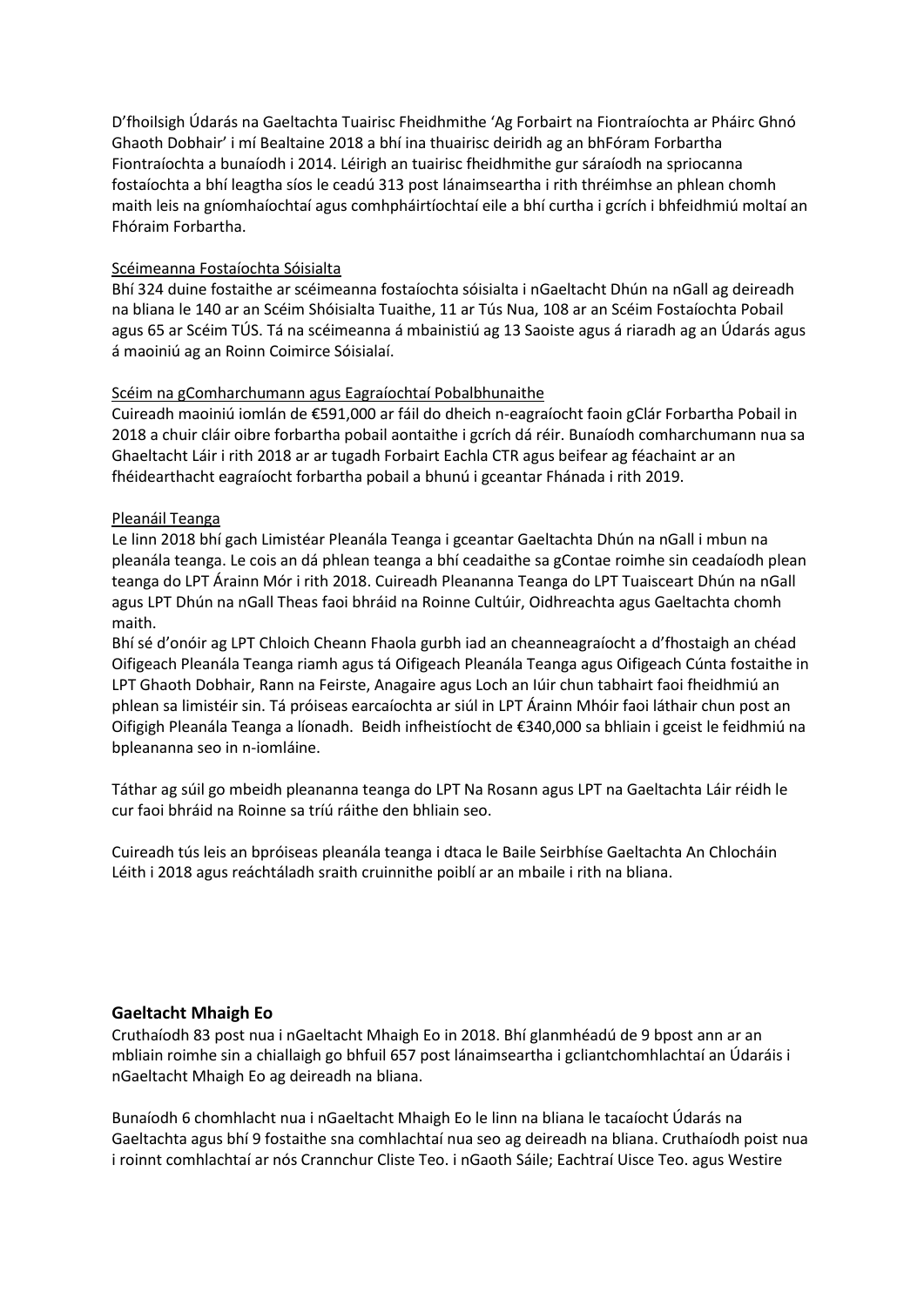Teo. i mBéal an Mhuirthead; Drioglann Loch Measca i dTuar Mhic Éadaigh; Bioshell Teo. i bPort Durlainne; Irish American Whiskey Supplies Ltd. i mBun an Churraigh, Acaill.

I rith 2018, cheadaigh Bord Údarás na Gaeltachta tograí nua ina mbeidh 119 post ag teacht chun cinn i nGaeltacht Mhaigh Eo amach anseo, i gcomhlachtaí atá ann cheana féin agus i gcomhlachtaí nua atá á mbunú. Tá infheistíocht iomlán de €5.25 milliún beartaithe sna tograí seo nuair a bheidh siad faoi lán seoil. Díol dóchais a bhí ann chomh maith gur cheadaigh an Bord tacaíocht do 5 thogra Tosú Ardacmhainne (HPSU) i nGaeltacht Mhaigh Eo. Is dul chun cinn suntasach i gcruthú fostaíochta é seo i nGaeltacht Mhaigh Eo, áit a gcruthaíonn comhlachtaí Tosú Ardacmhainne 10 bpost agus díolachán de €1m taobh istigh de 3 bliana.

# Airgead Ceadaithe do thograí gteic i Maigh Eo

Rinneadh dul chun cinn suntasach i gteic@BéalanMhuirthead i rith 2018 agus bhí suas le 75% den spás lán faoi dheireadh na bliana. Beidh acmhainn bhreise á forbairt do ghréasáin gteic i nGaeltacht Mhaigh Eo, a bhuíochas do mhaoiniú atá ceadaithe faoin gCiste um Athghiniúint agus Forbairt Tuaithe do shraith tograí i Maigh Eo. Ceadaíodh €795,000 chun 8 nIonad Nuálaíochta/Mol Digiteach/Láthair Barrfeabhais a fhorbairt i nGaeltacht Mhaigh Eo, mar atá Béal an Mhuirthead, An Eachléim, Gaoth Sáile, Acaill agus Tuar Mhic Éadaigh. Cuirfidh na tograí seo go mór leis na deiseanna a bheidh ar fáil ag na pobail tuaithe sna ceantair seo a dhul i mbun oibre ina gceantracha féin nó do Diaspóra na Gaeltachta filleadh ar a gceantracha féin. Beidh tionchar mór ag an maoiniú atá ceadaithe ar shaol na bpobal seo agus tá sé lárnach dár straitéis deiseanna cian-oibrithe a chur ar fáil sa Ghaeltacht. Tá ag éirí go maith leis an éiceachóras digiteach gteic atá á bhunú le daoine a mhealladh ar ais chun na Gaeltachta.

# Scéim na gComharchumann agus Eagraíochtaí Pobalbhunaithe

Cuireadh maoiniú iomlán de €210,000 ar fáil do cheithre eagraíocht faoin gClár Forbartha Pobail in 2018 a chuir cláir oibre forbartha pobail aontaithe i gcrích dá réir. Cuireann siad seirbhísí tábhachtacha áitiúla ar fáil, déanann comhordú ar ghníomhaíochtaí forbartha pobail agus cuireann seirbhís chomhairleach ar fáil don earnáil dheonach ina gceantracha feidhme. Tá na heagrais phobail ag riaradh agus ag bainistiú scéimeanna agus tograí pobail ar fud na Gaeltachta.

### Scéimeanna Fostaíochta Sóisialta

Bhí 254 duine fostaithe ar scéimeanna fostaíochta sóisialta i nGaeltacht Mhaigh Eo ag deireadh na bliana. Tá na scéimeanna seo á mbainistiú ag 12 Saoiste agus á riaradh ag an Údarás agus tá siad á maoiniú ag an Roinn Coimirce Sóisialaí.

# Pleanáil Teanga

Ceadaíodh plean teanga do Limistéir Pleanála Teanga (LPT) Mhaigh Eo Thuaidh i rith 2018 agus tá an próiseas earcaíochta ar siúl chun Oifigeach Pleanála Teanga a earcú chun tacú le cur i bhfeidhm an phlean. Beidh infheistíocht de €100,000 i gceist le feidhmiú an phlean agus is iad Comharchumann Forbartha Ionad Deirbhile an Cheanneagraíocht a bheidh ag feidhmiú an phlean. Is iad Comhlacht Forbartha Áitiúil Acla Teo. atá i mbun oibre ar phlean teanga a ullmhú do LPT Mhaigh Eo Thiar agus táthar ag súil go mbeidh an plean curtha faoi bhráid na Roinne i rith 2019. Ceadaíodh Plean Teanga Dhúiche Sheoigeach/Thuar Mhic Éadaigh i rith 2018 le buiséad ceadaithe de €100,000 agus tá an próiseas earcaíochta d'Oifigeach Pleanála Teanga faoi lán seoil.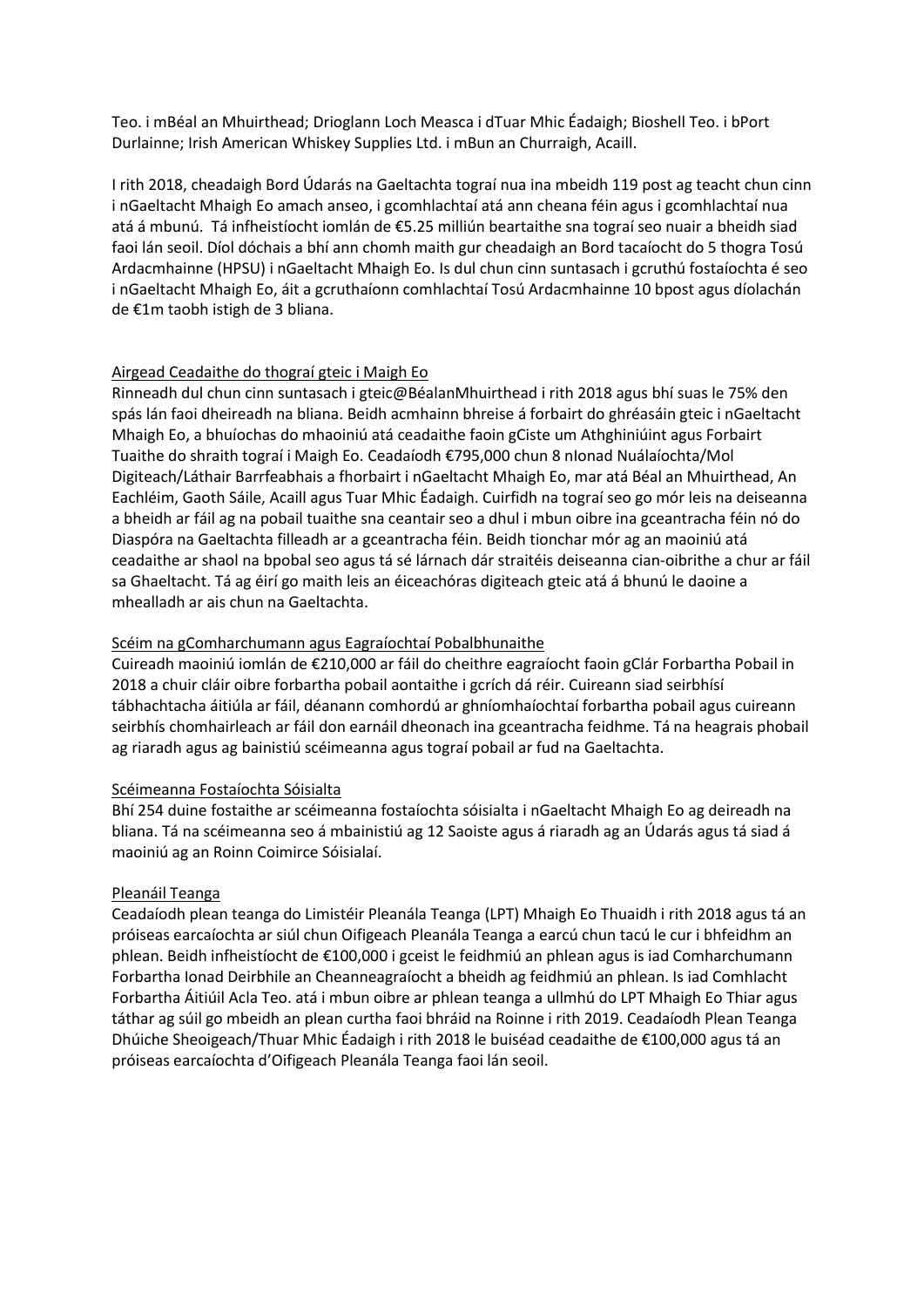# **Gaeltacht na Gaillimhe**

Is i gContae na Gaillimhe i mó a cruthaíodh poist i gcliantchomhlachtaí a fhaigheann tacaíocht ó Údarás na Gaeltachta in 2018. Cruthaíodh 237 post i nGaeltacht na Gaillimhe in 2018, nó 40% de na poist ar fad a cruthaíodh ar fud na tíre. Nuair a thógtar líon na bpost a cailleadh san áireamh, glanmhéadú de 45 post ar an mbliain roimhe a bhí sa gcontae, rud a chiallaigh go raibh 2,978 post lánaimseartha i gcliantchomhlachtaí ag deireadh 2018. Is é seo an leibhéal fostaíochta is airde sa gContae ón mbliain 2000.

Cruthaíodh poist nua i rith na bliana i gcomhlachtaí atá ag feidhmiú i réimse leathan earnálacha: feistí leighis, saindéantúsaíocht, scannánaíocht/teilifís, seirbhísí agus earnáil na mara, ina measc Aran Biomedical, Cambus Medical Teo., Telegael Teo., Eo Teilifís Teo., Abú Media, Bradán Beo Teo. agus Bia Mara Teo. Bhí roinnt laghduithe post sna hearnálacha próiseála éisc, mara, bia & dí, próiseála sonraí, bogearraí, ríomhaireachta agus déantúsaíochta.

# Tograí Nua

Chuaigh 7 ngnó nua i mbun oibre i rith na bliana ar fud Ghaeltacht na Gaillimhe, agus bhí 16 duine fostaithe sna gnóanna nua seo ag deireadh na bliana.

Ceadaíodh líon tograí i rith na bliana 2018 ina mbeidh os cionn 133 post á gcruthú agus infheistíocht €5.25 milliún á déanamh iontu nuair atá na forbairtí beartaithe faoi lán seoil. Is sna réimsí táirgí leighis, déantúsaíochta agus innealtóireachta atá na príomhfhorbairtí beartaithe.

### Scéimeanna Fostaíochta Sóisialta

Bhí 36 duine breise fostaithe ar scéimeanna fostaíochta sóisialta i nGaeltacht na Gaillimhe ag deireadh na bliana 2018 le 404 duine fostaithe ar na scéimeanna éagsúla. 187 duine a bhí ar an Scéim Fostaíochta Pobail, 137 ar an Scéim Shóisialta Tuaithe, 60 ar Scéim Tús agus 20 ar Scéim Tús Nua. I bhfeighil ar na scéimeanna ar fad bhí 18 Saoiste. Tá na scéimeanna seo á mbainistiú agus á riaradh ag an Údarás agus tá siad á maoiniú ag an Roinn Coimirce Sóisialaí.

### Páirc na Mara

I bhfianaise an dul chun cinn suntasach atá á dhéanamh ar na staidéir measúnaithe timpeallachta ar an suíomh ina mbeidh Páirc na Mara, páirc nuálaíochta mara i gCill Chiaráin i gConamara, táthar ag súil go mbeidh iarratas pleanála do mhórthogra Pháirc na Mara réidh sa gcéad leath de 2019. Cuireadh eolas breise ar fáil don Bhord Pleanála de réir mar a bhí iarrtha acu mar chuid den bhreithiúnas atá á dhéanamh ar an gcead pleanála a cheadaigh Comhairle Chontae na Gaillimhe do fhoirgneamh oifige tosaigh i rith 2018.

Beidh forbairt Pháirc na Mara ar cheann de na príomh thograí forbartha a thabharfar faoi sna blianta beaga seo romhainn. Tá forbairt na páirce luaite i straitéis náisiúnta ar nós an Plean Gníomhaíochta um Forbairt Tuaithe agus Feidhm a Bhaint as Saibhreas ár nAigéin – Plean Comhtháite Muirí d'Éirinn. Cúis mhór dóchais don togra a bhí sa maoiniú caipitil de €2m a ceadaíodh do MICD Páirc na Mara, comhfhiontar idir Údarás na Gaeltachta, Ollscoil na hÉireann, Gaillimh agus Institiúid Teicneolaíochta na Gaillimhe – Mhaigh Eo, chun ionad nuálaíochta agus forbartha mara a fhorbairt ar Pháirc na Mara. Is faoin dara babhta den Chiste Forbairt Fiontraíochta Réigiúnach atá á riaradh ag Fiontraíocht Éireann a ceadaíodh an tacaíocht agus a mbeidh infheistíocht ghnáthscaireanna de €400,000 á cur ag Údarás na Gaeltachta leis an togra chomh maith.

Samhlaítear go mbeidh forbairt Pháirc na Mara ina chumasóir tábhachtach i leith fhorbairt an tionscail mhuirí ina iomláine, ní hamháin i gCill Chiaráin agus i gConamara ach ar leibhéal réigiúnach, náisiúnta agus go fiú ar leibhéal idirnáisiúnta.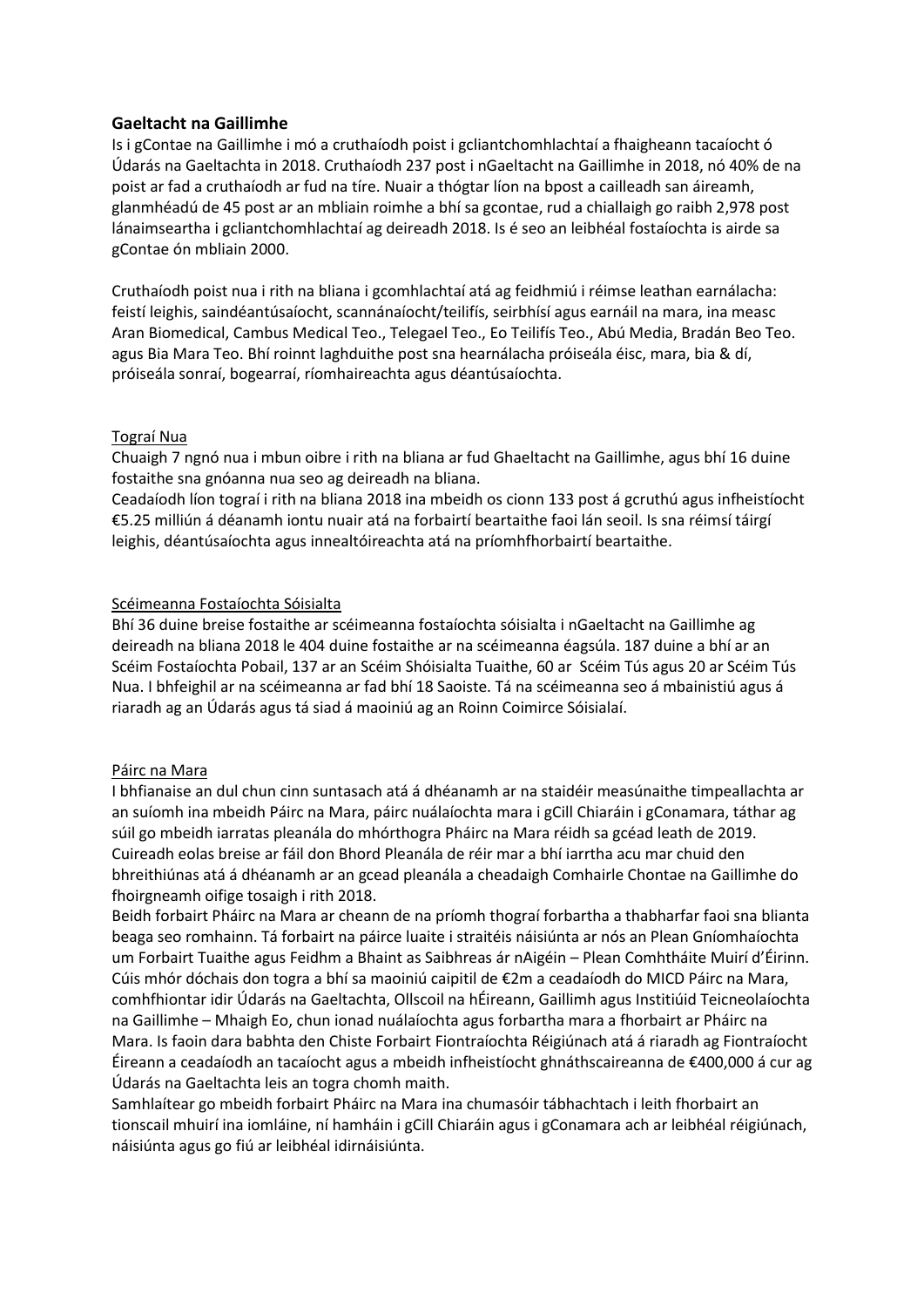### gteic - Gréasán Digiteach na Gaeltachta i gConamara

Rinneadh dul chun cinn suntasach ar fhorbairt áiseanna gteic i nGaeltacht na Gaillimhe i rith 2018. D'oscail gteic@AnCheathrúRua i rith 2018 agus beidh ina háis bheo bhríomhar i mbaile na Ceathrún Rua. Tá spás deascanna sealaíochta agus oifigí príobháideacha ar fáil san ionad atá á riaradh ag Comharchumann Mhic Dara thar cheann Údarás na Gaeltachta.

Tosaíodh oibreacha athchóirithe ar gteic@Carna agus gteic@NaForbacha i rith na bliana agus táthar ag súil go mbeidh an dá áis seo oscailte go luath in 2019. Go deimhin tá fiosruithe faighte ag an Údarás don dá ionad cheana féin agus socruithe eile á ndéanamh dóibh nó go n-osclóidh na hionaid. Is mó seans gur iad Inis Mór atá chun tosaigh ar éigean sa rása chun a bheith ar an gcéad oileán Gaeltachta ina n-osclófar ionad nuálaíochta gteic ann i 2019.

Ba é an borradh is suntasaí a fuair an gréasán gteic i rith 2018 ná an fógra go raibh maoiniú de €548,000 ceadaithe faoin gCiste um Athghiniúint agus Forbairt Tuaithe do gteic@AnSpidéal agus mar thogra tosaíochta táthar ag súil go mbeidh sé oscailte go luath sa bhfómhar.

Tá Gréasán Digiteach na Gaeltachta lárnach i straitéis na heagraíochta agus beidh sé ag soláthar 30 aonad nuálaíochta le ceangal leathanbhanda ardluais a thabharfaidh deis do phobal na Gaeltachta filleadh air, nó fanacht ina gceantar féin trí dheiseanna cian-oibrithe ag oifigí nó deasca sealaíochta sna moil chéanna.

# Pleanáil Teanga

Le linn 2018 ceadaíodh trí Phlean Teanga i gContae na Gaillimhe do LPT Na Ceathrún Rua, LPT Chonamara Láir agus do LPT Dhúiche Sheoigheach & Thuar Mhic Éadaigh. Nuair a chuirtear na pleananna seo san áireamh le Plean Teanga Chois Fharraige, ciallaíonn sé go bhfuil 6 phost pleanála teanga ceadaithe agus maoiniú de €500,000 ceadaithe don phleanáil teanga sna Limistéir sin in 2019. Meastar go n-ardóidh an figiúir sin i rith 2019 nuair a cheadófar Plean Teanga Cheantar na nOileán agus Plean Teanga Oileáin Árann agus Plean Teanga Mhaigh Cuilinn.

Tá tús spleodrach curtha le réiteach pleananna teanga do na trí LPT eile: Bearna agus Cnoc na Cathrach, Oirthear Chathair na Gaillimhe agus An tEachréidh agus táthar ag súil go mbeidh siad sin curtha faoi bhráid na Roinne i 2020.

Tá Gaeltacht na Gaillimhe comhdhéanta de 10 Limistéar Pleanála Teanga.

### Scéim na gComharchumann agus Eagraíochtaí Pobalbhunaithe

Cuireadh maoiniú iomlán de €670,000 ar fáil do 11 eagraíocht faoin gClár Forbartha Pobail in 2018 a chuir cláir oibre forbartha pobail aontaithe i gcrích dá réir. Cuireann siad seirbhísí tábhachtacha áitiúla ar fáil, déanann comhordú ar ghníomhaíochtaí forbartha pobail agus cuireann seirbhís chomhairleach ar fáil don earnáil dheonach ina gceantair feidhme. Tá na heagrais phobail ag riaradh agus ag bainistiú scéimeanna agus tograí pobail ar fud na Gaeltachta.

# **Gaeltacht na Mí**

178 post lánaimseartha a bhí i gcliantchomhlachtaí an Údaráis i nGaeltacht na Mí ag deireadh na bliana 2018. Laghdú de 41 post ar an mbliain roimhe a bhí i gceist de bharr poist caillte i gcliantchomhlacht i rith na bliana. De bharr atheagar foirgnimh agus athdhearadh táirge a cuireadh i bhfeidhm ar mhonarchan Faughan Foods i Ráth Chairn, bhí laghdú de 44 sa gcomhlacht i rith 2018. Táthar ag súil go méadófar an fhostaíocht arís nuair atá an tionscnamh reatha atheagair curtha i gcrích ag an gcomhlacht.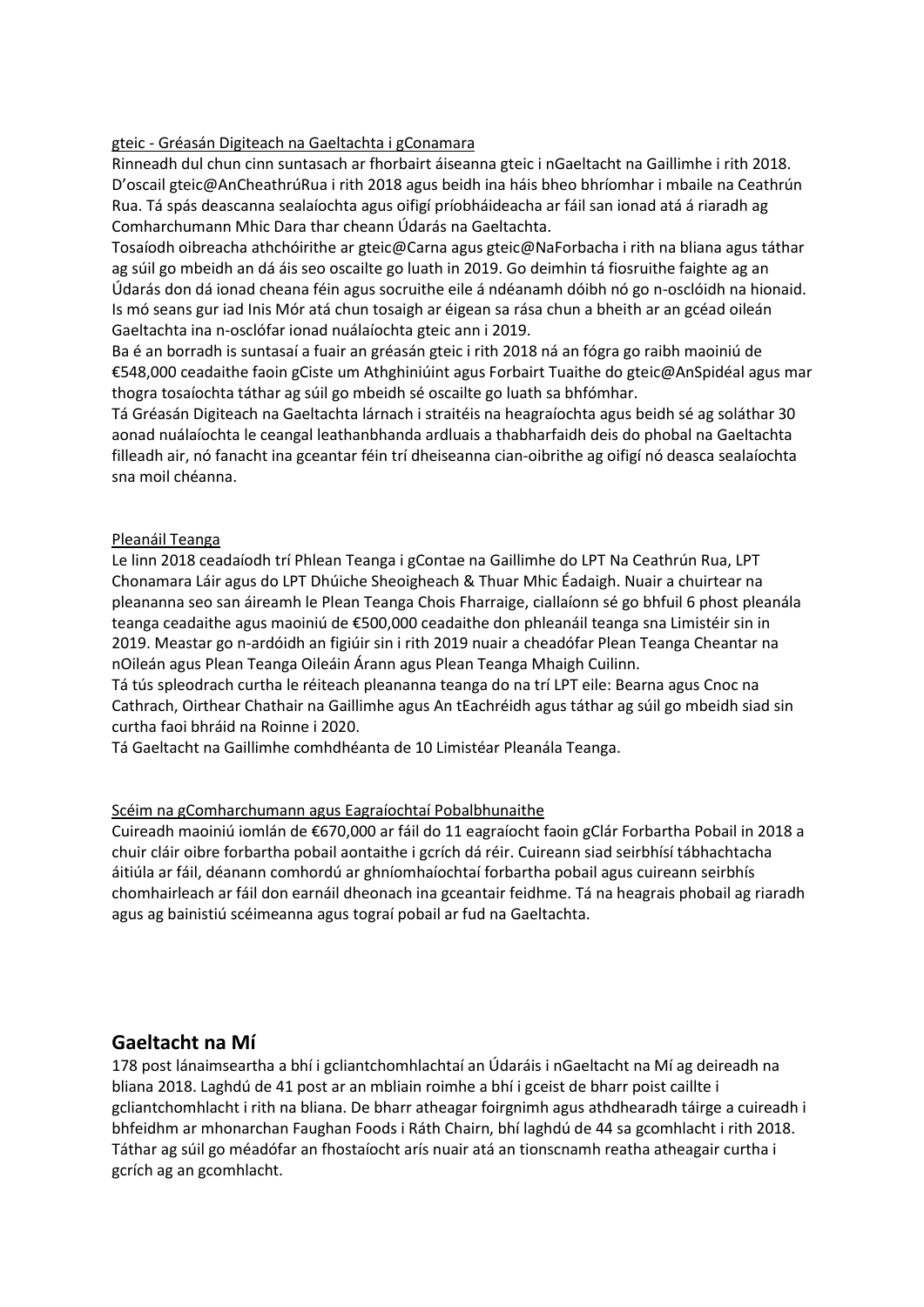Ábhar dóchais do Ghaeltacht na Mí gur cheadaigh Bord Údarás na Gaeltachta tacaíocht do thograí a mbeidh 27 post agus infheistíocht de €2.52m i gceist leo nuair a bheidh siad faoi lán seoil. Baineann formhór na bpoist ceadaithe leis an gcomhlacht Novelplast atá le togra a thosú i mBaile Ghib i rith 2019.

Lena chois sin, déanadh infheistíocht shuntasach neamhspleách de €4m i Turmec Teo. i Ráth Chairn i rith na bliana. Infheisteoirí príobháideacha a thacaigh le ceannach thar barr amach ag an mbainistíocht. Saineolaithe i gcúrsaí athchúrsála iad Turmec Teo. a bhfuil roinnt blianta rathúla curtha díobh acu agus margaí nua idirnáisiúnta aimsithe acu dá dtáirgí móra innealtóireachta. Meastar deis dhomhanda a bheith ag an gcomhlacht anois de bharr feabhas a dtáirgí agus an brú atá ar chúrsaí timpeallachta agus dramhaíola.

### Fóram Fiontraíochta do Ghaeltacht na Mí

Bunaíodh an Fóram Fiontraíochta do Ghaeltacht na Mí mar ghrúpa gnímh fiontraíochta chun fócas nua a thabhairt do bhunú Ráth Chairn/Baile Ghib, ceantar Gaeltachta atá gar do Bhaile Átha Cliath, mar cheantar iomaíoch den scoth do chruthú fostaíochta. Tá réimse leathan rannpháirtithe ar an bhFóram Fiontraíochta ina measc Comhairle Chontae na Mí, SOLAS, Fóram Réigiúnach Scileanna, An tÚdarás Forbartha Tionscail (IDA), Fiontraíocht Éireann, Ollscoil Mhá Nuad, An Roinn Gnóthaí Fostaíochta & Coimirce Sóisialaí, An Roinn Cultúir, Oidhreachta agus Gaeltachta chomh maith le hionadaithe gnó agus pobail.

Tá súil ag an bhFóram a dtuairisc agus moltaí deireadh a fhoilsiú roimh dheireadh mhí Márta 2019.

#### Pleanáil Teanga

Ceadaíodh an Plean Teanga do Limistéar Pleanála Teanga Ráth Chairn agus Baile Ghib i rith 2018. Is iad Comharchumann Ráth Chairn Teo. an Ceanneagraíocht a bheidh i mbun feidhmithe ar an phlean agus tá Oifigeach Pleanála Teanga ceaptha chun tacú leo an obair thábhachtach seo a chur i gcrích. Tá buiséad de €100,000 sa bhliain ceadaithe d'fheidhmiú an phlean teanga.

### Scéim na gComharchumann agus Eagraíochtaí Pobalbhunaithe

Cuireadh maoiniú iomlán de €59,000 ar fáil d'eagraíocht amháin faoin gClár Forbartha Pobail in 2018 a chuir cláir oibre forbartha pobail aontaithe i gcrích dá réir. Cuireann siad seirbhísí tábhachtacha áitiúla ar fáil, déanann comhordú ar ghníomhaíochtaí forbartha pobail agus cuireann seirbhís chomhairleach ar fáil don earnáil dheonach ina gceantair feidhme.

# **Gaeltacht Chiarraí**

Cruthaíodh 56 post nua i nGaeltacht Chiarraí in 2018. Cruthaíodh na poist nua seo i gcomhlachtaí atá ag feidhmiú in earnáil na bia & dí den chuid is mó. Bhí roinnt laghduithe fostaíochta i gcomhlachtaí próiseála éisc agus bhí laghdú fostaíocht i roinnt comhlachtaí beaga i réimse na ceardaíochta agus an bhia/dí i rith na bliana. Chiallaigh na laghduithe fostaíochta sin gur glanmhéadú de phost amháin san iomlán a bhí i gceist in 2018. Bhí 689 post lánaimseartha dá bhrí sin i gcliantchomhlachtaí an Údaráis i nGaeltacht Chiarraí ag deireadh na bliana.

Is ábhar dóchais don todhchaí é gur ceadaíodh líon tograí i rith na bliana ina mbeidh 47 post nua á gcruthú agus infheistíocht iomlán €2.5 milliún á déanamh iontu nuair atá na forbairtí beartaithe faoi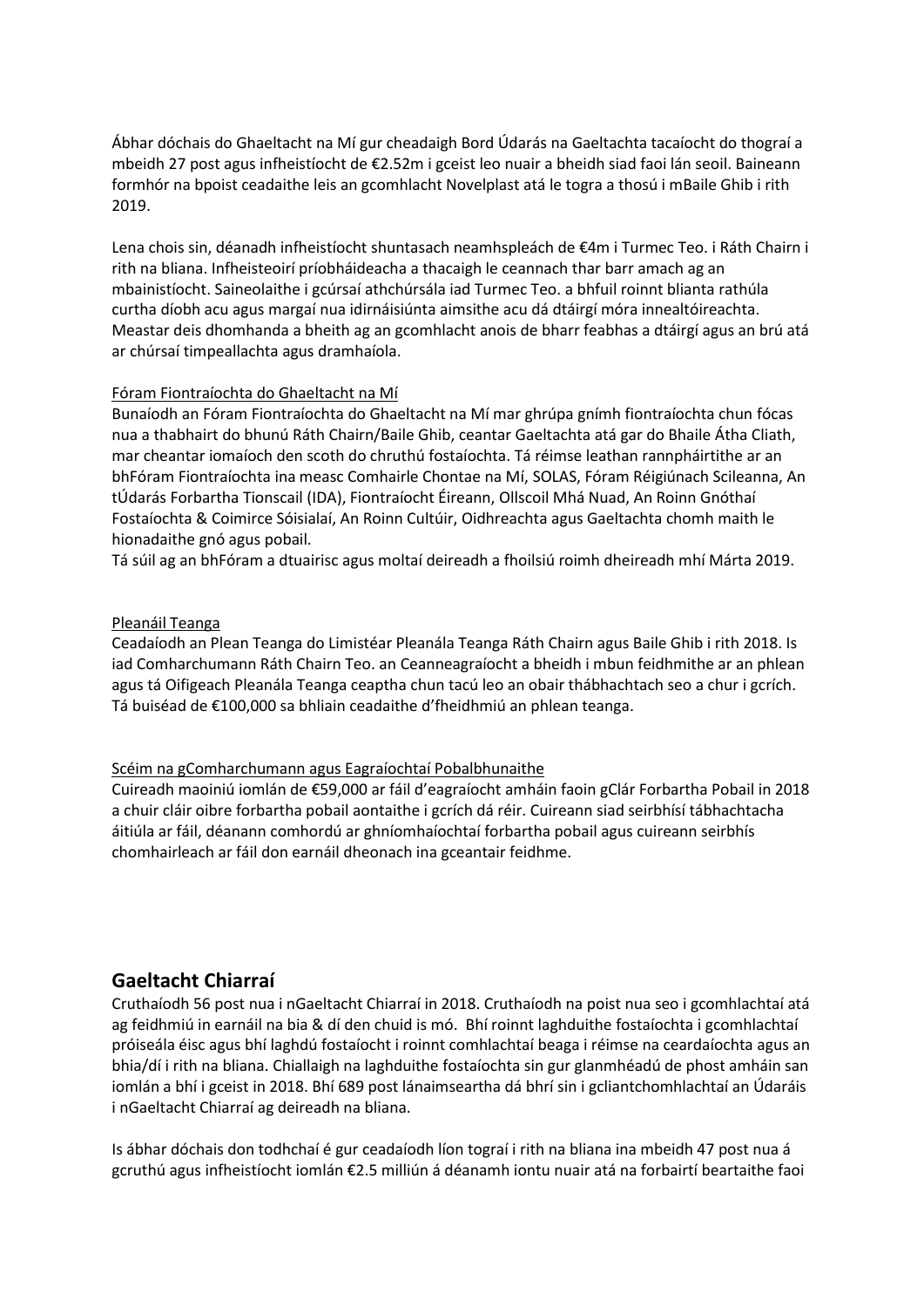lán seoil. Is in earnálacha na bia & dí, turasóireachta agus seirbhísí teicneolaíocht an eolais is mó a bheidh na tograí bunaithe.

Thosaigh 6 ghnó nua i nGaeltacht Chiarraí i rith 2018 agus bhí 23 duine ag obair iontu faoi dheireadh na bliana.

### Tascfhórsa Idirghníomhaireachta Uíbh Ráthaigh

Sprioc náisiúnta de chuid an Phlean Gníomhaíochta um Fhorbairt Tuaithe atá i d**Tascfhórsa Idirghníomhaireachta Uíbh Ráthaigh** atá faoi stiúir Údarás na Gaeltachta agus a bhfuil leagtha roimhe forbairt na fiontraíochta agus deiseanna fostaíochta a mhéadú agus an leas is fearr a bhaint as na hacmhainní ar fad atá sna ceantracha sin. Déanfar tuairisc dheiridh agus plean gníomhaíochta an tascfhórsa a fhoilsiú go luath in 2019. Cuireadh múnla nua comhairliúcháin i bhfeidhm go náisiúnta don tascfhórsa seo a bhfuiltear ag súil a mhacasamhail a úsáid in áiteanna eile ar fud na tíre.

Is í an aidhm atá leis an Tascfhórsa Idirghníomhaireachta ná plean gníomhaíochta trasearnála a fhorbairt do Ghaeltacht Uíbh Ráthaigh agus leithinis Uíbh Ráthaigh go ginearálta. Tá an tascfhórsa déanta as gníomhaireachtaí éagsúla an Rialtais, lena n-áirítear Údarás na Gaeltachta, An Roinn Cultúir, Oidhreachta agus Gaeltachta, An Roinn Forbartha Tuaithe agus Pobail, Comhairle Contae Chiarraí, Fáilte Éireann, an Roinn Coimirce Sóisialaí, Fiontraíocht Éireann, Oifig Fiontair Áitiúil Chiarraí, Bord Oideachais agus Oiliúna Chiarraí, agus Páirtnéireacht Forbartha Chiarraí Theas Teo. Tá ionadaíocht láidir ag gnóthaí áitiúla agus grúpaí forbartha pobail ar an tascfhórsa chomh maith.

# Scéimeanna Fostaíochta Sóisialta

Bhí 78 duine fostaithe ar scéimeanna fostaíochta sóisialta i nGaeltacht Chiarraí ag deireadh na bliana. Tá na scéimeanna seo á mbainistiú agus á riaradh ag an Údarás agus tá siad á maoiniú ag an Roinn Coimirce Sóisialaí.

### Pleanáil Teanga

Ceadaíodh dhá phlean teanga le buiséad iomlán de €250,000 do Chontae Chiarraí i rith 2018. Is é Comharchumann Forbartha Chorca Dhuibhne Teo. an Ceanneagraíocht a bheidh i mbun feidhmithe ar phlean teanga LPT Chiarraí Thiar. Cuireadh tús le próiseas earcaíochta do dhá phost chun tacú le feidhmiú an phlean teanga sa limistéar seo i 2018. Is iad Comhchoiste Ghaeltachtaí Chiarraí Theas Teo. an Ceanneagraíocht a bheidh i mbun an phlean do LPT Chiarraí Theas le buiséad de €100,000 agus bhí céimeanna idir lámha le Oifigeach Pleanála Teanga a earcú faoi dheireadh na bliana seo caite.

Roghnaíodh An Lab Teo. le tabhairt faoi phlean teanga a ullmhú do BSG Dhaingean Uí Chúis agus tá an eagraíocht ag ullmhú an phlean teanga i gcomhar leis an bpobal faoi láthair agus ag súil lena chur faoi bhráid na Roinne in earrach 2019.

### Scéim na gComharchumann agus Eagraíochtaí Pobalbhunaithe

Cuireadh maoiniú iomlán de €244,000 ar fáil do cheithre eagraíocht faoin gClár Forbartha Pobail in 2018 a chuir cláir oibre forbartha pobail aontaithe i gcrích dá réir. Cuireann siad seirbhísí tábhachtacha áitiúla ar fáil, déanann comhordú ar ghníomhaíochtaí forbartha pobail agus cuireann seirbhís chomhairleach ar fáil don earnáil dheonach ina gceantair feidhme.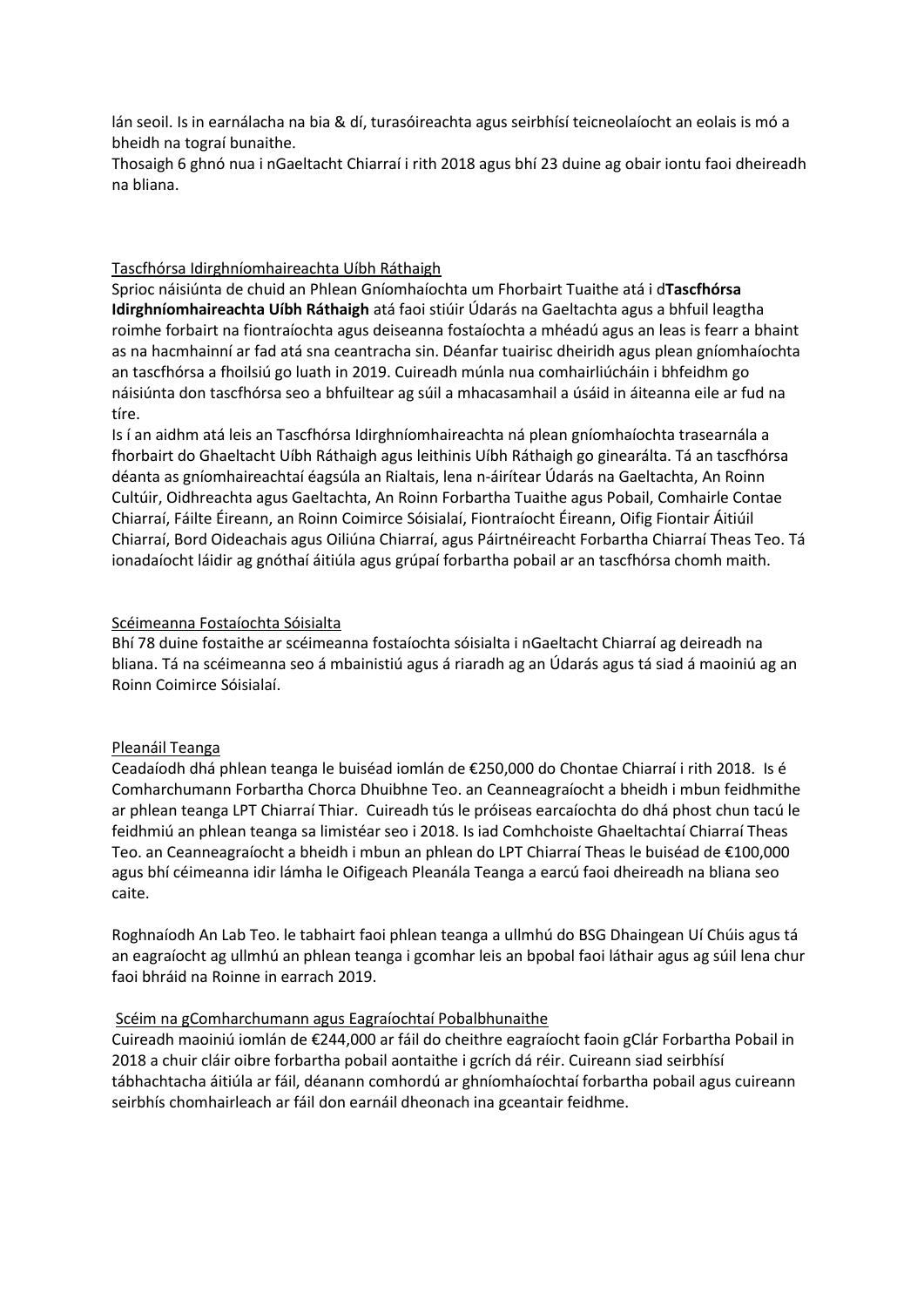# **Gaeltacht Chorcaí**

Cruthaíodh 45 post nua i nGaeltacht Chorcaí in 2018. Nuair a thógtar an líon post a cailleadh san áireamh, glanmhéadú de 15 bpost san iomlán a bhí i gceist. Bhí 699 post lánaimseartha i gcliantchomhlachtaí an Údaráis i nGaeltacht Chorcaí ag deireadh na bliana. Is iad seo na figiúirí fostaíochta is airde atá ar thaifead ag Údarás na Gaeltachta do Ghaeltacht Mhúscraí riamh. 690 post lánaimseartha an figiúir is airde post a bhí i nGaeltacht Mhúscraí roimhe seo in 2008.

Ceadaíodh líon tograí i rith na bliana 2018 ina mbeidh 28 post á gcruthú agus infheistíocht de €2 milliún á déanamh nuair atá na forbairtí beartaithe sin faoi lán seoil. Is sna hearnálacha bia agus innealtóireachta atá na príomhfhorbairtí atá beartaithe.

# gteic - Gréasán Digiteach na Gaeltachta i gCorcaí

Is i mBéal Átha an Ghaorthaidh a osclófar an chéad ionad nuálaíochta & mol digiteach de chuid ghréasán gteic i nGaeltacht Chorcaí. Táthar ag súil go mbeidh an áis leathanbhanda ard luais nua seo oscailte faoi cheann roinnt míonna nuair atá na hoibreacha athchóirithe deiridh curtha i gcrích. Beidh leathanbhanda ardluais ar fáil d'úsáideoirí i gteic@BéalÁthaanGhaorthaidh le spás deascanna sealaíochta agus oifigí príobháideacha ar fáil san ionad araon.

# *Folláin Teo.*

Tá tuairiscithe le roinnt blianta go bhfuil rath ar chúrsaí bia agus dí i nGaeltacht Mhúscraí le dornán de bhlianta agus gradaim náisiúnta agus idirnáisiúnta bainte amach leithéidí 9 Fia Bán, Folláin, Bia De Róiste agus Táirgí Cáise Buabhall Mhaigh Chromtha chomh maith le bheith anois ar fáil i gcuid de na hollmhargaí is mó sa tír.

Tá Folláin Teo bunaithe i nGaeltacht Mhúscraí ó 1985 agus tá ag táirgeadh subh agus táirgí eile den scoth ó shin i leith. Tá forbairt agus infheistíocht ollmhór déanta ag an gcomhlacht, a bhunaigh Peadar & Máire Uí Lionaird, sa tréimhse sin agus tá an comhlacht ar cheann de na fostóirí is mó sa réimse bia i gceantar Gaeltachta an Deiscirt. Tá an comhlacht lonnaithe i bhfoirgneamh nua d'ardchaighdeán i bPáirc Ghnó Bhaile Bhuirne, Co. Chorcaí ó 2016. Osclaíodh ionad turasóireachta ar an láthair i mí Iúil 2017. Tá plean forbartha curtha le chéile ag an gcomhlacht anois agus tá i gceist aige díolachán a dhúbailt faoi 2023 agus suas le 20 post breise a chruthú sa gcomhlacht faoi 2023 chomh maith.

# Scéimeanna Fostaíochta Sóisialta

Bhí 20 duine fostaithe ar scéimeanna sóisialta tuaithe i nGaeltacht Mhúscraí ag deireadh na bliana. Tá na scéimeanna seo á mbainistiú agus á riaradh ag an Údarás agus tá siad á maoiniú ag an Roinn Coimirce Sóisialaí.

# Pleanáil Teanga

Is é Comharchumann Forbartha Mhúscraí Teo. a bhí i mbun ullmhúcháin ar an bplean teanga do Limistéar Pleanála Teanga (LPT) Mhúscraí a ceadaíodh i rith 2018. Tá Oifigeach Pleanála Teanga fostaithe acu agus an plean teanga á chur i bhfeidhm. Ceadaíodh buiséad bliantúil de €100,000 don phlean teanga in LPT Mhúscraí.

Is é Comharchumann Chléire Teo. atá ag ullmhú Plean Teanga do LPT Chléire agus táthar ag súil go mbeidh an plean teanga réidh le cur faoi bhráid na Roinne faoi lár 2019 agus á feidhmiú roimh dheireadh na bliana.

# Scéim na gComharchumann agus Eagraíochtaí Pobalbhunaithe

Cuireadh maoiniú iomlán de €140,000 ar fáil do dhá eagraíocht faoin gClár Forbartha Pobail in 2018 a chuir cláir oibre forbartha pobail aontaithe i gcrích dá réir. Cuireann siad seirbhísí tábhachtacha